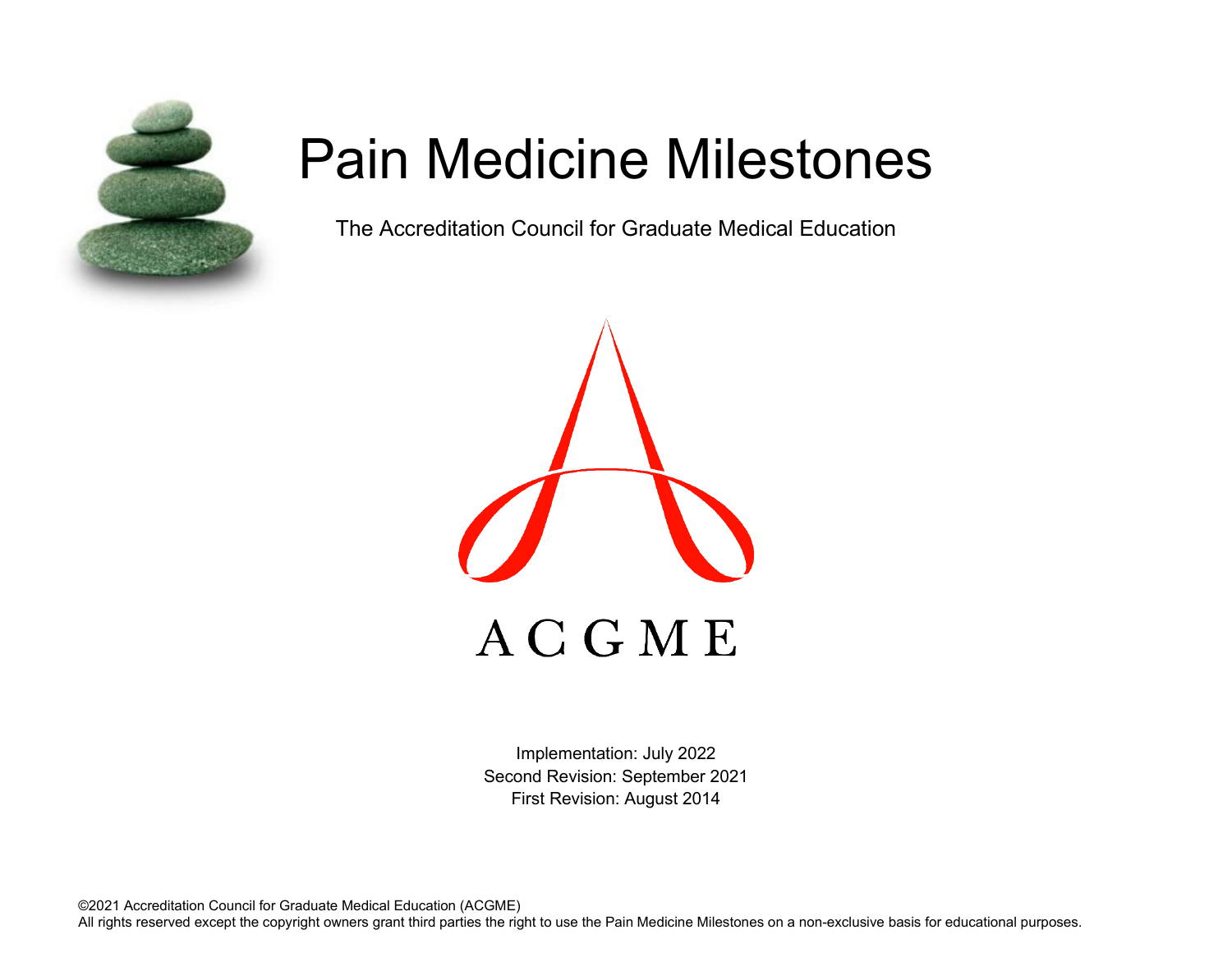## Pain Medicine Milestones

The Milestones are designed only for use in evaluation of fellows in the context of their participation in ACGME-accredited residency or fellowship programs. The Milestones provide a framework for the assessment of the development of the fellow in key dimensions of the elements of physician competence in a specialty or subspecialty. They neither represent the entirety of the dimensions of the six domains of physician competency, nor are they designed to be relevant in any other context.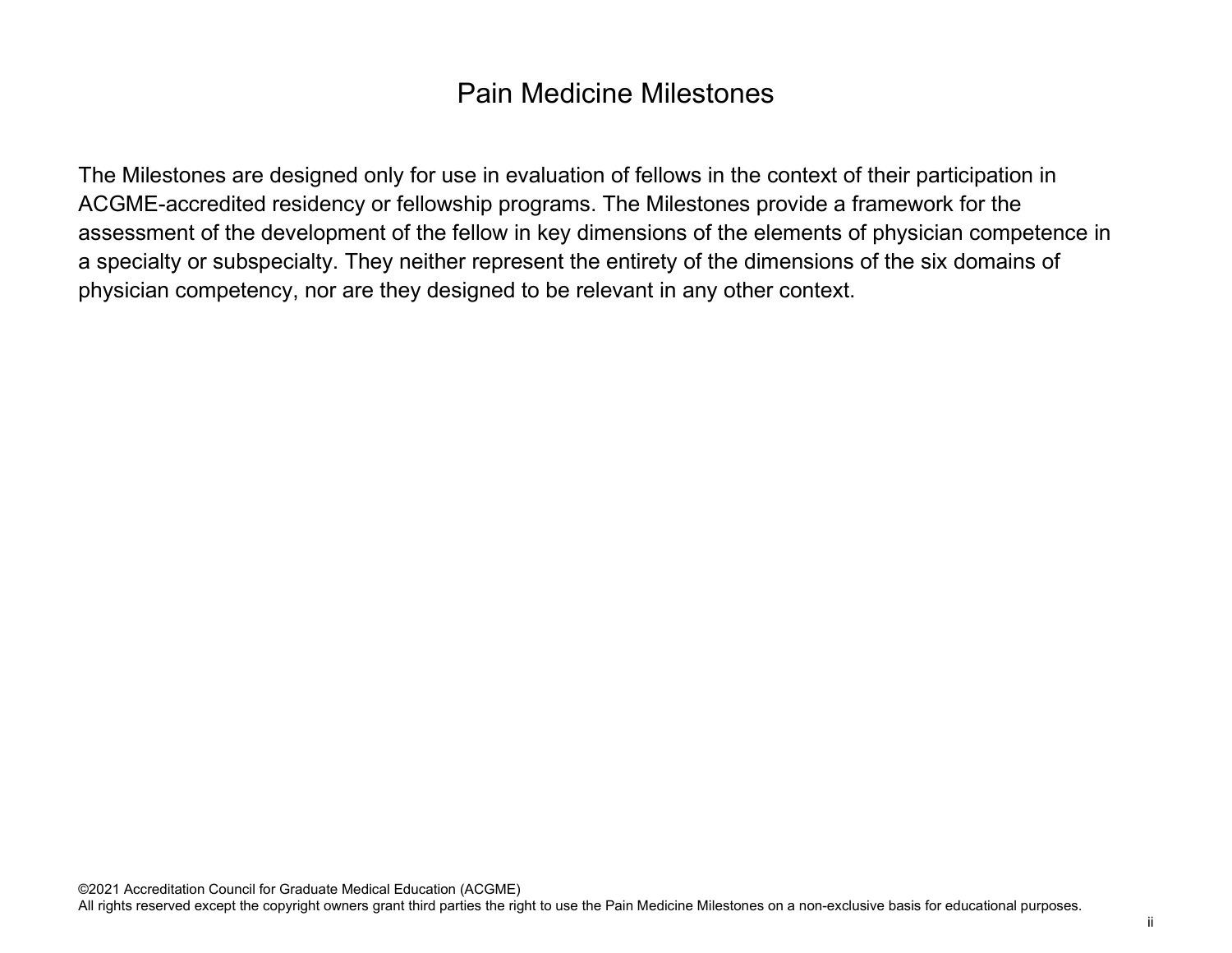#### **Pain Medicine Milestones Work Group**

Anuj Aggarwal, MD Meredith Barad, MD Diane Braza, MD Laura Edgar, EdD, CAE Julie Hammack, MD Lynn Kohan, MD, MS Anjali Koka, MD

Debbie Lee, MD David Lee, EdD Sam Meyer, MD, MEHP Anne Marie McKenzie-Brown, MD Kiran V. Patel Rene Przkora Alexandra Szabova, MD

### **The ACGME would like to thank the following organizations for their continued support in the development of the Milestones:**

American Board of Anesthesiology American Board of Physical Medicine and Rehabilitation

American Board of Psychiatry and Neurology

Review Committee for Anesthesiology

Review Committee for Neurology

Review Committee for Physical Medicine and Rehabilitation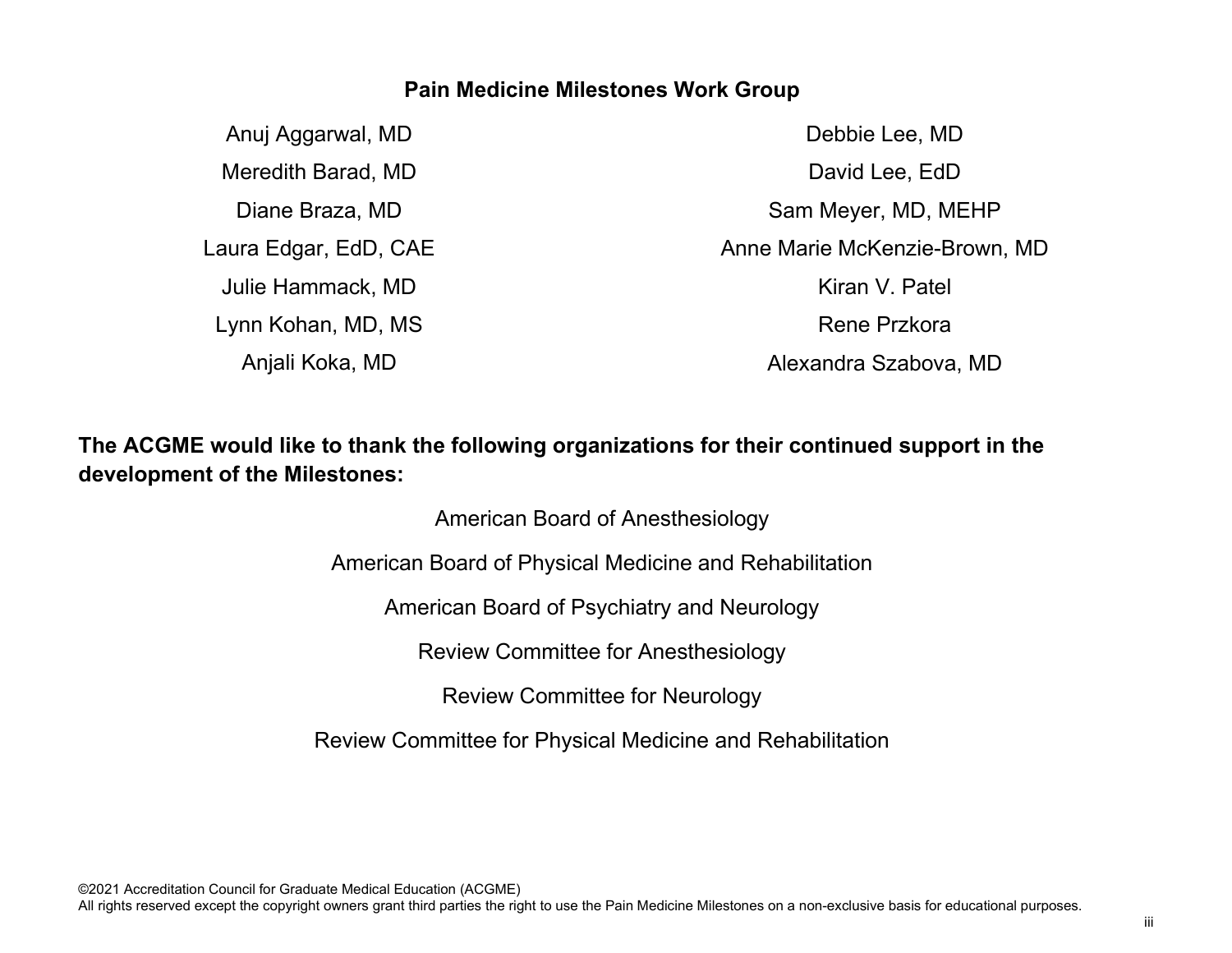#### **Understanding Milestone Levels and Reporting**

This document presents the Milestones, which programs use in a semi-annual review of fellow performance, and then report to the ACGME. Milestones are knowledge, skills, attitudes, and other attributes for each of the ACGME Competencies organized in a developmental framework. The narrative descriptions are targets for resident/fellow performance throughout their educational program.

Milestones are arranged into levels. Tracking from Level 1 to Level 5 is synonymous with moving from novice to expert fellow in the specialty or subspecialty. For each reporting period, the Clinical Competency Committee will review the completed evaluations to select the milestone levels that best describe each learner's current performance, abilities, and attributes for each subcompetency.

These levels *do not* correspond with post-graduate year of education. Depending on previous experience, a junior fellow may achieve higher levels early in the educational program just as a senior fellow may be at a lower level later in the educational program. There is no predetermined timing for a resident to attain any particular level. Fellows may also regress in achievement of their milestones. This may happen for many reasons, such as over scoring in a previous review, a disjointed experience in a particular procedure, or a significant act by the fellow.

Selection of a level implies the fellow substantially demonstrates the milestones in that level, as well as those in lower levels (see the diagram on page v).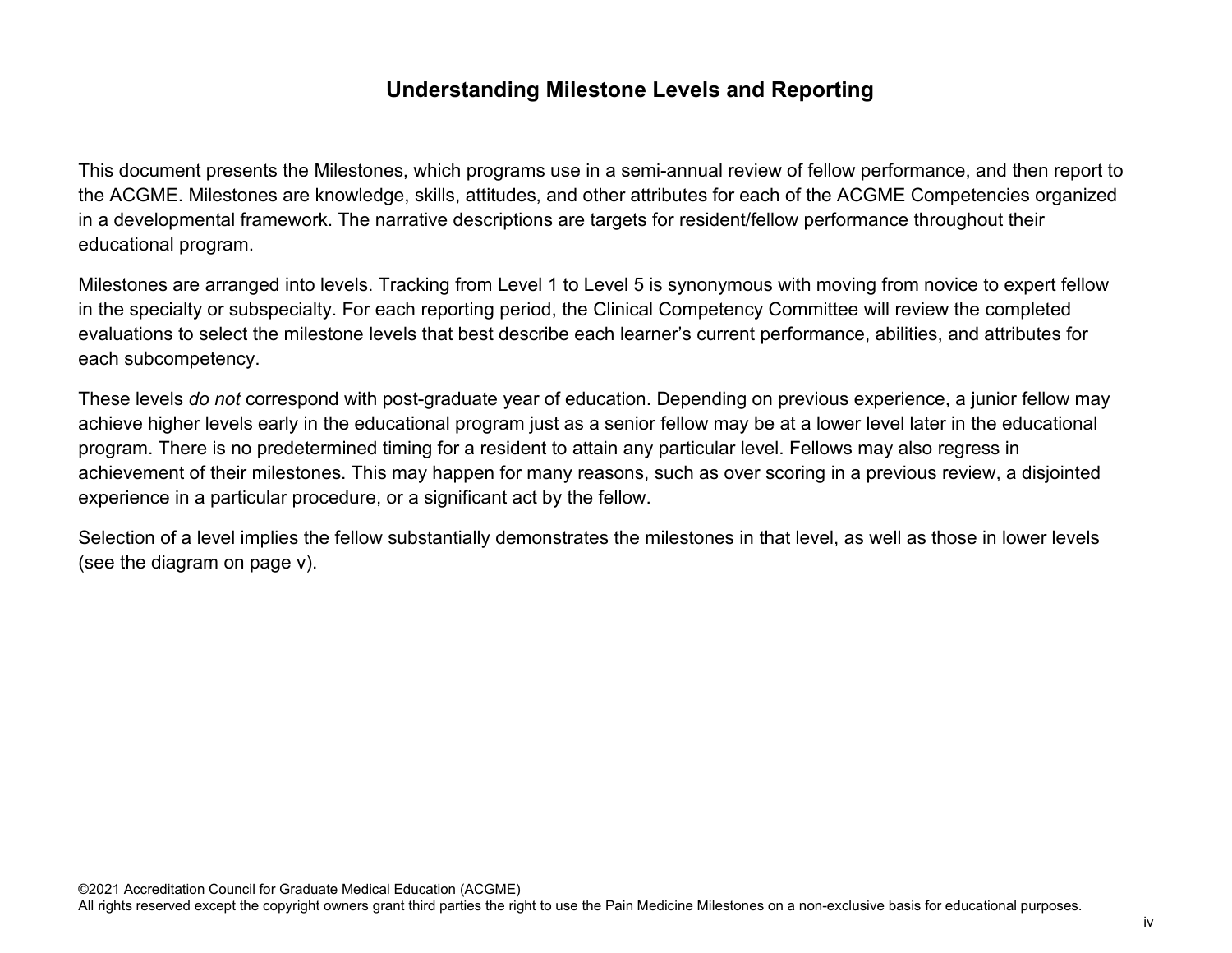#### **Additional Notes**

Level 4 is designed as a graduation *goal* but *does not* represent a graduation *requirement*. Making decisions about readiness for graduation and unsupervised practice is the purview of the program director. Furthermore, Milestones 2.0 include revisions and changes that preclude using Milestones as a sole assessment in high-stakes decisions (i.e., determination of eligibility for certification or credentialing). Level 5 is designed to represent an expert fellow whose achievements in a subcompetency are greater than the expectation. Milestones are primarily designed for formative, developmental purposes to support continuous quality improvement for individual learners, education programs, and the specialty. The ACGME and its partners will continue to evaluate and perform research on the Milestones to assess their impact and value.

Some milestone descriptions include statements about performing independently. These activities must occur in conformity to ACGME supervision guidelines as described in the Program Requirements, as well as to institutional and program policies. For example, a fellow who performs a procedure independently must, at a minimum, be supervised through oversight.

A Supplemental Guide is also available to provide the intent of each subcompetency, examples for each level, assessment methods or tools, and other available resources. The Supplemental Guide, like examples contained within the Milestones, is designed only to assist the program director and Clinical Competency Committee and is not meant to demonstrate any required element or outcome.

Additional resources are available in the [Milestones](http://www.acgme.org/What-We-Do/Accreditation/Milestones/Overview) section of the ACGME website. Follow the links under "What We Do" at [www.acgme.org.](http://www.acgme.org/)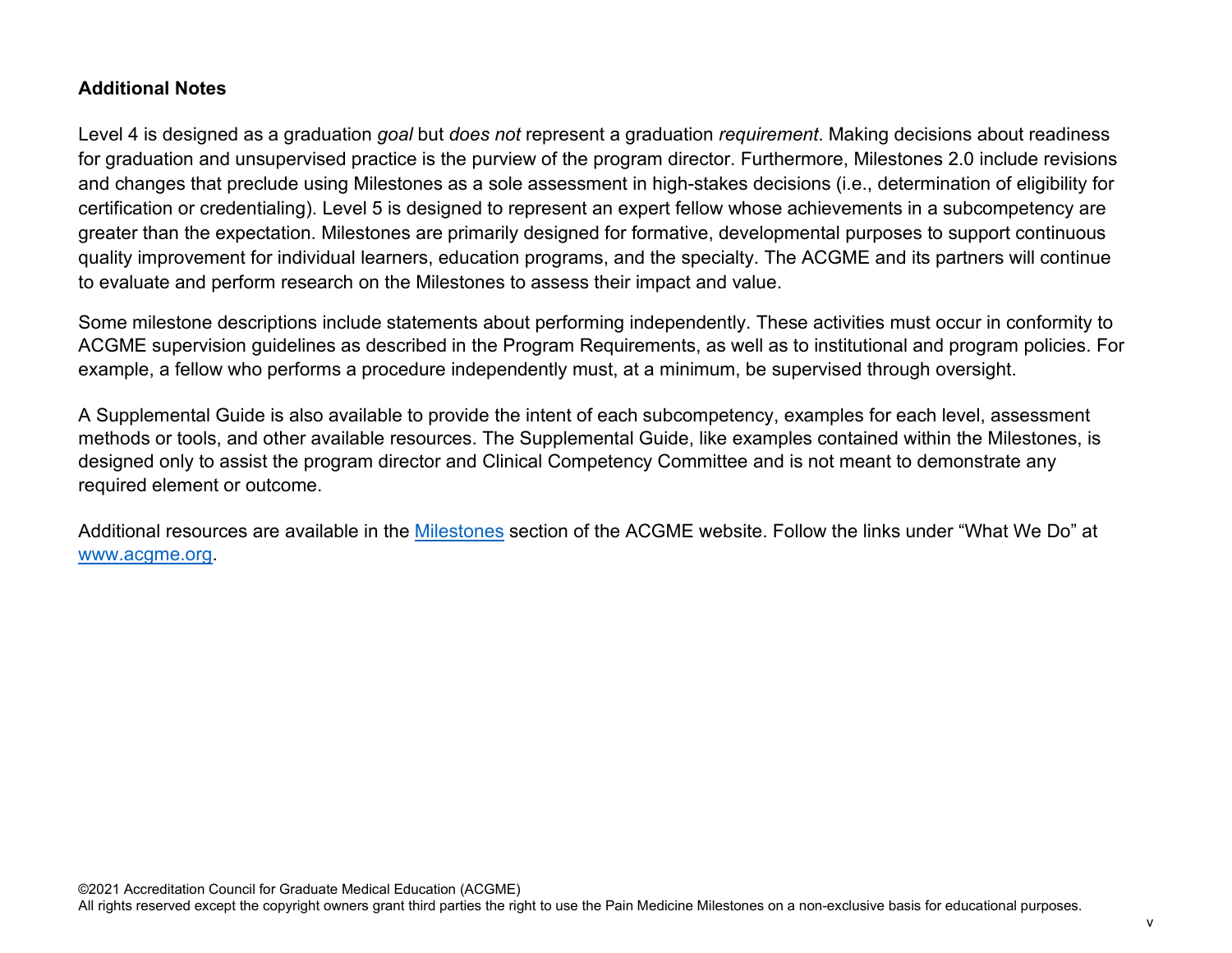The diagram below presents an example set of milestones for one subcompetency in the same format as the ACGME Report Worksheet. For each reporting period, a fellow's performance on the milestones for each subcompetency will be indicated by selecting the level of milestones that best describes that fellow's performance in relation to those milestones.

#### Systems-Based Practice 1: Patient Safety and Quality Improvement

| Level 1                                                                                               | Level 2                                                                                                    | Level 3                                                                                                                                                                                              | Level 4                                                                                                                 | Level 5                                                                                                               |
|-------------------------------------------------------------------------------------------------------|------------------------------------------------------------------------------------------------------------|------------------------------------------------------------------------------------------------------------------------------------------------------------------------------------------------------|-------------------------------------------------------------------------------------------------------------------------|-----------------------------------------------------------------------------------------------------------------------|
| Demonstrates<br>knowledge of common<br>patient safety events and<br>institutional reporting<br>system | Identifies and reports<br>patient safety events                                                            | Participates in analysis<br>of patient safety events<br>(simulated or actual)                                                                                                                        | Offers strategies<br>(simulated or actual) to<br>prevent patient safety<br>events                                       | Actively engages and<br>leads teams and<br>processes to prevent<br>patient safety events                              |
| <b>Demonstrates</b><br>knowledge of basic<br>quality improvement<br>methodologies and<br>metrics      | Describes local quality<br>improvement initiatives                                                         | Participates in local<br>quality improvement<br>initiatives                                                                                                                                          | Demonstrates the skills<br>required to identify,<br>develop, implement, and<br>analyze a quality<br>improvement project | Creates, implements,<br>and assesses quality<br>improvement initiatives<br>at the institutional or<br>community level |
|                                                                                                       |                                                                                                            |                                                                                                                                                                                                      |                                                                                                                         |                                                                                                                       |
| Comments:<br>Not Yet Completed Level 1                                                                |                                                                                                            |                                                                                                                                                                                                      |                                                                                                                         |                                                                                                                       |
| middle of a level implies that<br>demonstrated.                                                       | Selecting a response box in the<br>milestones in that level and in lower<br>levels have been substantially | Selecting a response box on the line in<br>between levels indicates that milestones<br>in lower levels have been substantially<br>demonstrated as well as some<br>milestones in the higher level(s). |                                                                                                                         |                                                                                                                       |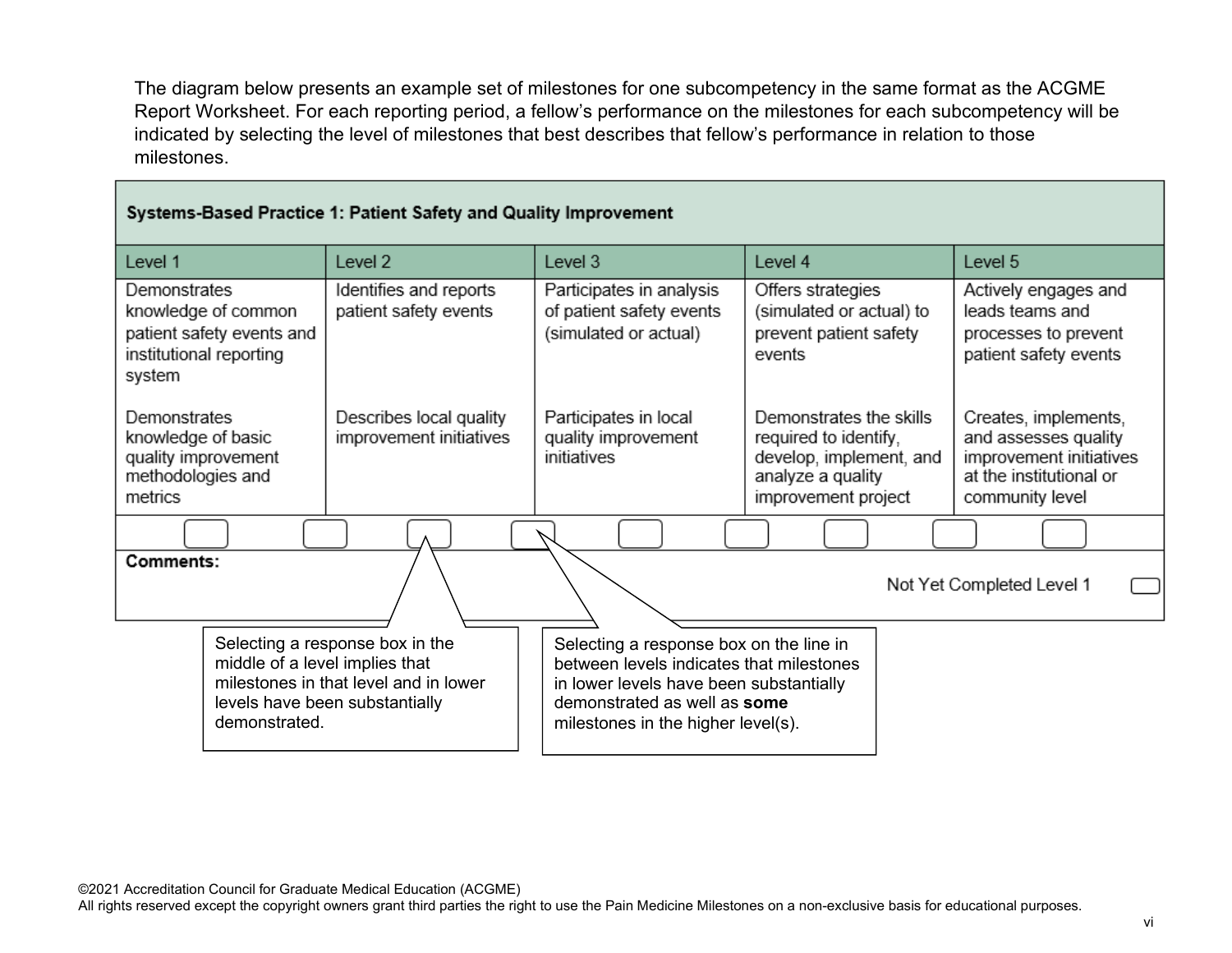| (Neurology and Musculoskeletal)            |                                                                                                                                                                                                                     |                                                                                                                       |                                                                                                                                                       |                                                                                                                                                                                     |
|--------------------------------------------|---------------------------------------------------------------------------------------------------------------------------------------------------------------------------------------------------------------------|-----------------------------------------------------------------------------------------------------------------------|-------------------------------------------------------------------------------------------------------------------------------------------------------|-------------------------------------------------------------------------------------------------------------------------------------------------------------------------------------|
| Level 1                                    | Level <sub>2</sub>                                                                                                                                                                                                  | Level <sub>3</sub>                                                                                                    | Level 4                                                                                                                                               | Level 5                                                                                                                                                                             |
| Acquires accurate<br>medical histories     | Acquires accurate and<br>relevant pain histories                                                                                                                                                                    | Acquires accurate and<br>relevant pain histories in<br>the context of a patient<br>with complex medical<br>conditions | <b>Efficiently acquires</b><br>accurate and relevant<br>pain history in the<br>context of a patient with<br>complex medical<br>conditions             | Acts as a role model and<br>teaches the effective use<br>of history taking,<br>biopsychosocial, and<br>physical examination<br>skills to efficiently identify<br>and treat multiple |
| Performs accurate<br>physical exams        | Performs relevant pain-<br>based physical exams                                                                                                                                                                     | Performs accurate and<br>relevant physical exams<br>that are targeted to the<br>patient's problems                    | Performs hypothesis-<br>driven physical exams<br>that identify subtle or<br>unusual physical exam<br>findings in patients with<br>uncommon conditions | complex pain conditions                                                                                                                                                             |
| Develops limited<br>differential diagnoses | Uses and synthesizes<br>collected data, including<br>patient-reported<br>outcomes, to define a<br>patient's central clinical<br>problem(s) and generate<br>a prioritized differential<br>diagnosis and problem list | Efficiently uses the<br>biopsychosocial data to<br>inform the differential<br>diagnosis                               | Efficiently uses all<br>sources of secondary<br>data to inform<br>differential diagnosis                                                              |                                                                                                                                                                                     |
|                                            |                                                                                                                                                                                                                     |                                                                                                                       |                                                                                                                                                       |                                                                                                                                                                                     |
| <b>Comments:</b>                           |                                                                                                                                                                                                                     |                                                                                                                       |                                                                                                                                                       | Not Yet Completed Level 1<br>Not Yet Assessable                                                                                                                                     |

**Patient Care 1: Gathers and Synthesizes Essential and Accurate Information to Define Each Patient's Clinical Problem(s)**

©2021 Accreditation Council for Graduate Medical Education (ACGME)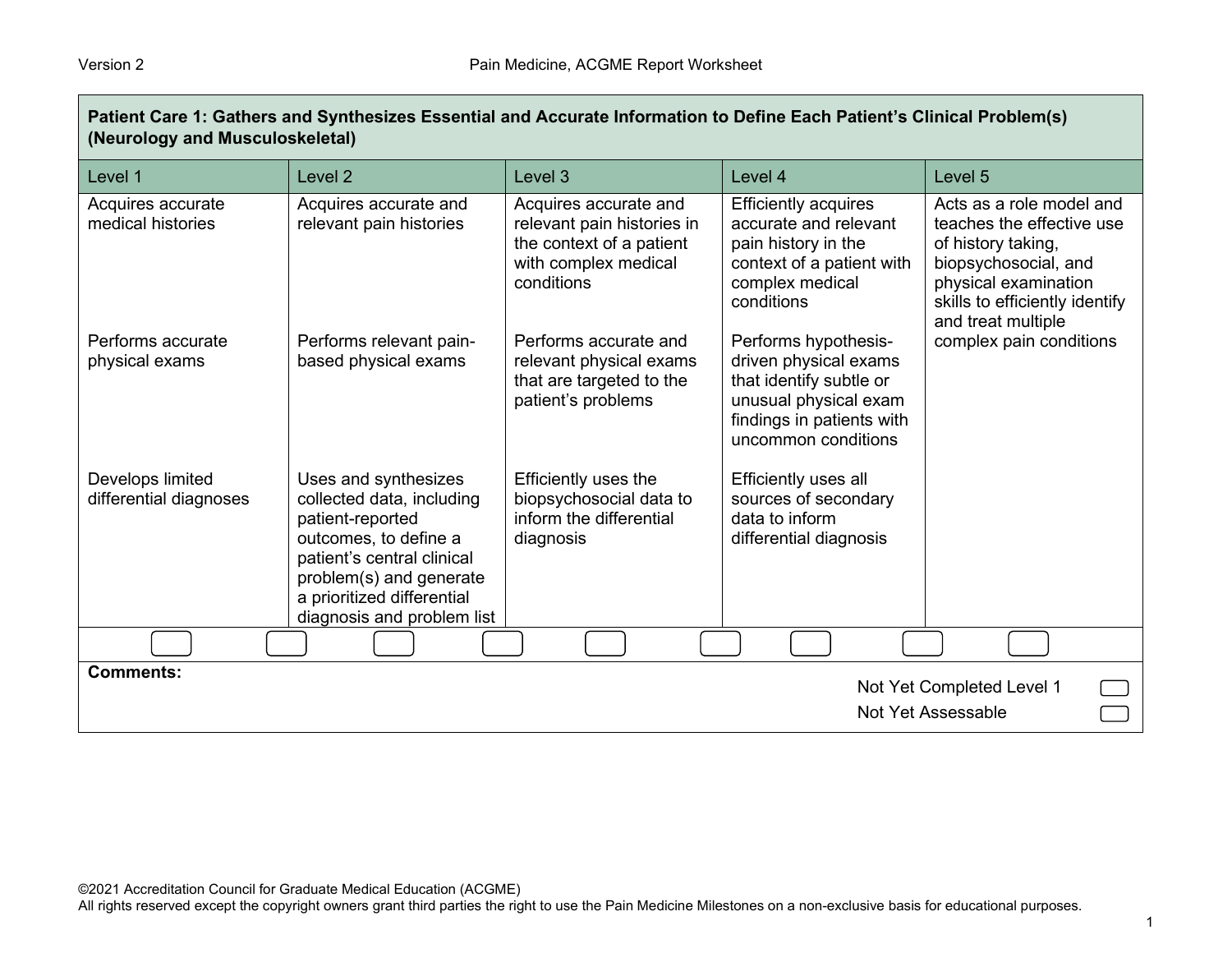| Patient Care 2: Gathers and Synthesizes Essential and Accurate Information to Define Each Patient's Clinical Problem(s)<br>(Psychiatric and Pain Comorbidities) |                                                                                                                           |                                                                                                                                                                                                  |                                                                                                                               |                                                                                                                                              |
|-----------------------------------------------------------------------------------------------------------------------------------------------------------------|---------------------------------------------------------------------------------------------------------------------------|--------------------------------------------------------------------------------------------------------------------------------------------------------------------------------------------------|-------------------------------------------------------------------------------------------------------------------------------|----------------------------------------------------------------------------------------------------------------------------------------------|
| Level 1                                                                                                                                                         | Level 2                                                                                                                   | Level 3                                                                                                                                                                                          | Level 4                                                                                                                       | Level 5                                                                                                                                      |
| Acquires accurate<br>psychiatric histories and<br>conducts mental status<br>examinations when<br>relevant                                                       | Consistently acquires<br>accurate psychiatric<br>histories and conducts<br>mental status<br>examinations when<br>relevant | Consistently and<br>efficiently acquires<br>accurate psychiatric<br>histories and conducts<br>mental status<br>examinations when<br>relevant; screens for<br>common psychiatric<br>comorbidities | Consistently uses<br>screening to narrow the<br>differential diagnosis for<br>a patient with<br>psychiatric<br>comorbidities  | Acts as a role model and<br>teaches the effective use<br>of history taking and<br>conducting a mental<br>status examination when<br>relevant |
| Identifies common<br>psychiatric diagnoses                                                                                                                      | Screens patients for<br>common psychiatric<br>comorbidities                                                               | Consistently screens for<br>adverse childhood events,<br>trauma, substance use<br>disorders (SUDs), and<br>safety                                                                                | <b>Consistently follows</b><br>trends in functional<br>assessment of a patient<br>with common<br>psychiatric<br>comorbidities | Acts as a role model and<br>teaches how to screen for<br>adverse childhood events,<br>trauma, SUDs, and safety                               |
|                                                                                                                                                                 |                                                                                                                           |                                                                                                                                                                                                  |                                                                                                                               |                                                                                                                                              |
| <b>Comments:</b>                                                                                                                                                |                                                                                                                           |                                                                                                                                                                                                  |                                                                                                                               | Not Yet Completed Level 1<br>Not Yet Assessable                                                                                              |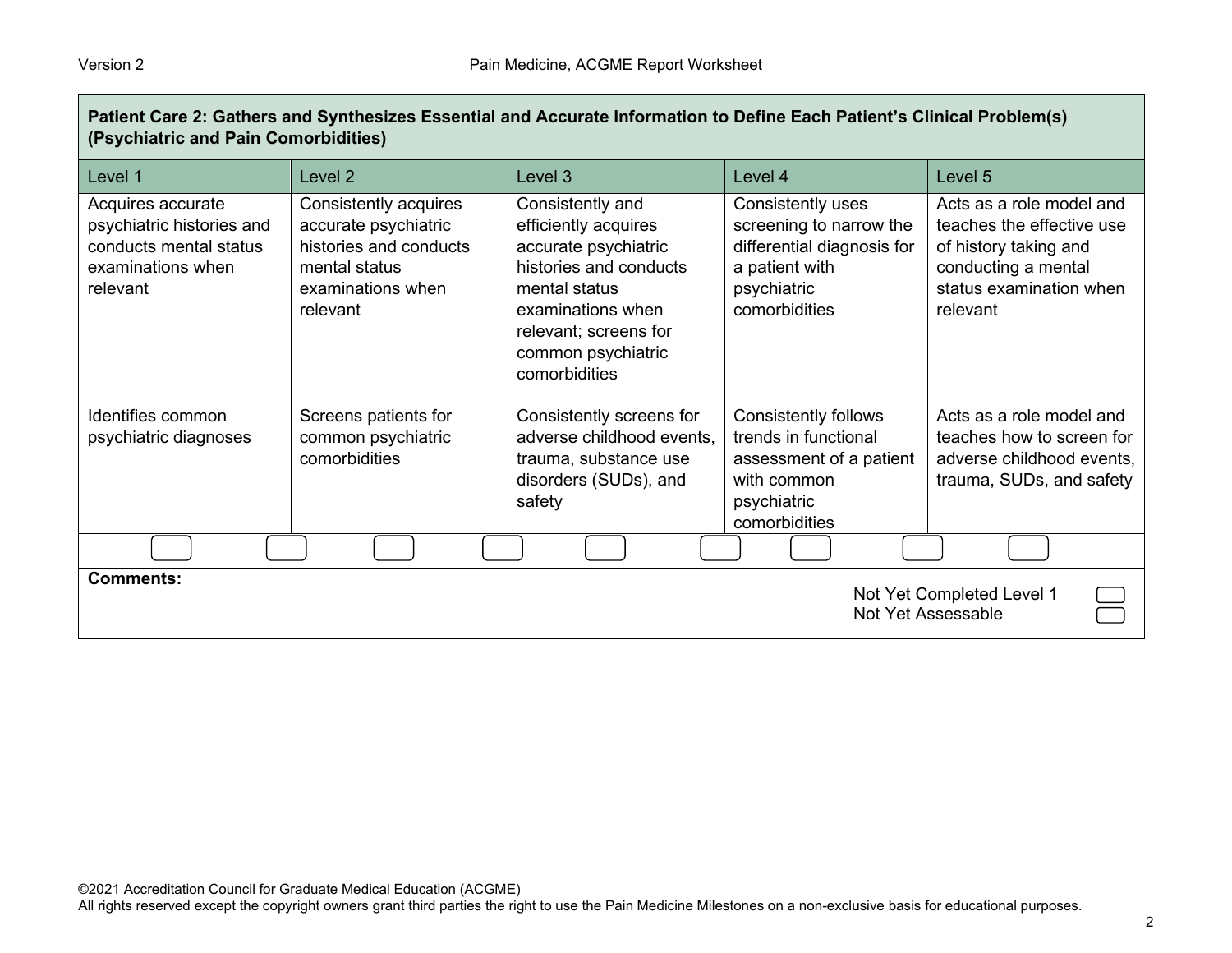| Patient Care 3: In Collaboration with the Patient, Develops, and Achieves a Comprehensive Pain Treatment Plan for Each<br>Patient; Includes Consideration of Available Pharmacologic, Behavioral, Rehabilitative, Interventional,<br><b>Complementary/Alternative Approaches</b> |                                                                                                      |                                                                                        |                                                                                                                         |                                                                                                                 |
|----------------------------------------------------------------------------------------------------------------------------------------------------------------------------------------------------------------------------------------------------------------------------------|------------------------------------------------------------------------------------------------------|----------------------------------------------------------------------------------------|-------------------------------------------------------------------------------------------------------------------------|-----------------------------------------------------------------------------------------------------------------|
| Level 1                                                                                                                                                                                                                                                                          | Level <sub>2</sub>                                                                                   | Level <sub>3</sub>                                                                     | Level 4                                                                                                                 | Level 5                                                                                                         |
| Develops a plan for<br>straightforward cases,<br>with assistance                                                                                                                                                                                                                 | Independently develops a<br>plan for a straightforward<br>case and implements it,<br>with assistance | Develops a plan for a<br>complex case and<br>implements it, with<br>minimal assistance | Independently<br>develops, implements,<br>and monitors a<br>comprehensive<br>treatment plan                             | <b>Effectively manages</b><br>unusual, rare, or complex<br>disorders in all<br>appropriate clinical<br>settings |
| Consistently recognizes<br>situations that require<br>consultations or help<br>from an attending<br>physician                                                                                                                                                                    | Obtains appropriate<br>consultations with specific<br>questions for the<br>consultant                | Incorporates consultation<br>results into a treatment<br>plan                          | Applies learning from<br>consultants to similar<br>patient care scenarios                                               | Acts as role model and<br>teaches complex patient-<br>centered care                                             |
| Manages straightforward<br>cases, with direct<br>supervision                                                                                                                                                                                                                     | Manages complex cases,<br>with direct supervision                                                    | Manages cases with<br>indirect supervision                                             | Independently manages<br>patients across<br>applicable inpatient,<br>outpatient, and<br>ambulatory clinical<br>settings | Actively advances novel<br>pain therapies                                                                       |
|                                                                                                                                                                                                                                                                                  |                                                                                                      |                                                                                        |                                                                                                                         |                                                                                                                 |
| <b>Comments:</b><br>Not Yet Completed Level 1<br>Not Yet Assessable                                                                                                                                                                                                              |                                                                                                      |                                                                                        |                                                                                                                         |                                                                                                                 |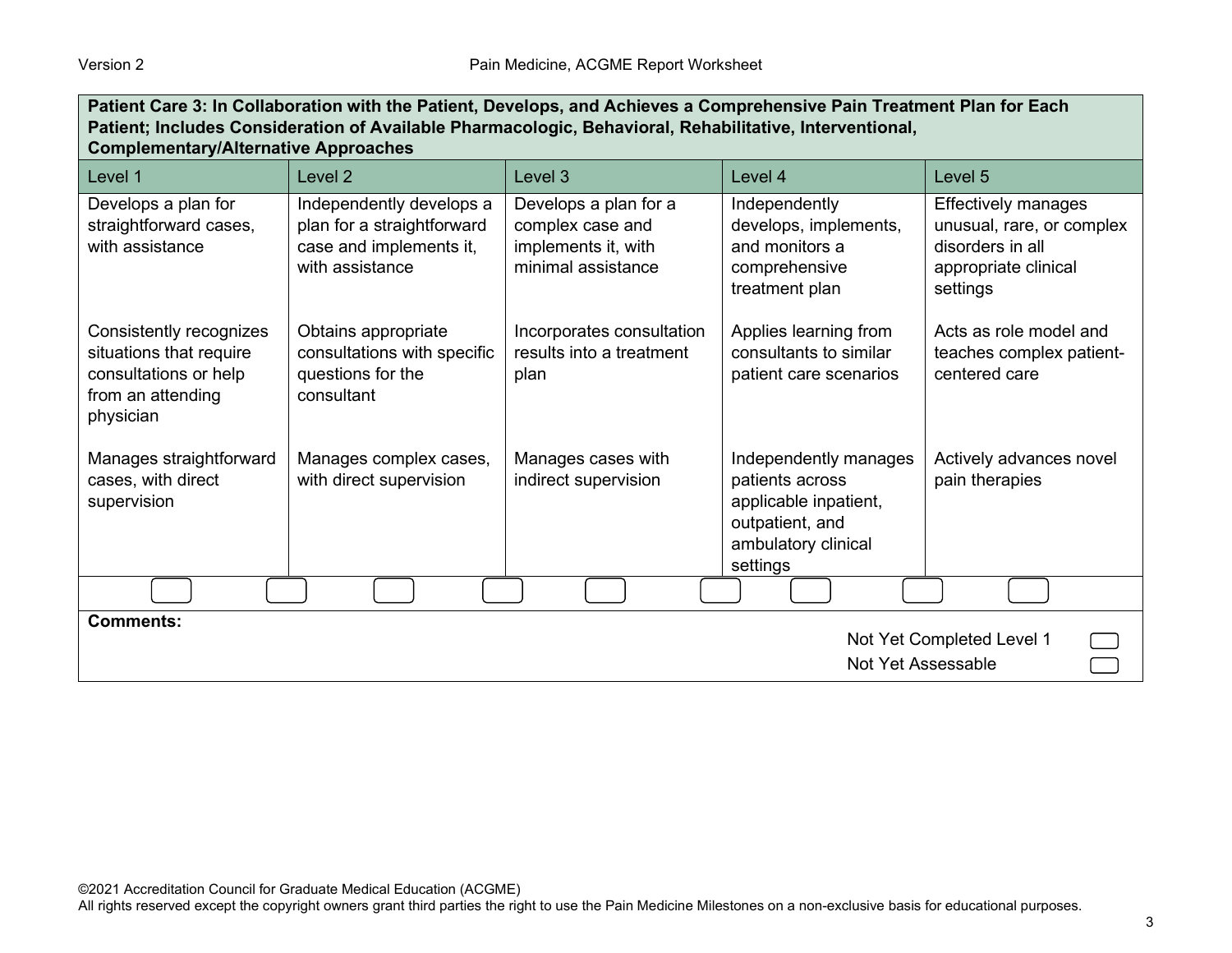| Patient Care 4: Patient Counseling for Testing and Procedures                                                                                                                             |                                                                                                                                                                                      |                                                                                                                                                                                                          |                                                                                                                                                                                                           |                                                                                                                                                                    |
|-------------------------------------------------------------------------------------------------------------------------------------------------------------------------------------------|--------------------------------------------------------------------------------------------------------------------------------------------------------------------------------------|----------------------------------------------------------------------------------------------------------------------------------------------------------------------------------------------------------|-----------------------------------------------------------------------------------------------------------------------------------------------------------------------------------------------------------|--------------------------------------------------------------------------------------------------------------------------------------------------------------------|
| Level 1                                                                                                                                                                                   | Level <sub>2</sub>                                                                                                                                                                   | Level 3                                                                                                                                                                                                  | Level 4                                                                                                                                                                                                   | Level 5                                                                                                                                                            |
| Discusses the<br>indications,<br>contraindications, and<br>potential risks of<br>diagnostic testing and<br>straightforward<br>procedures and obtains<br>and documents informed<br>consent | Discusses the indications.<br>contraindications, and<br>potential risks of invasive<br>diagnostic testing and<br>complex procedures and<br>obtains and documents<br>informed consent | Discusses the indications.<br>contraindications,<br>potential risks, and<br>controversies of<br>procedures for patients<br>with common<br>comorbidities and obtains<br>and documents informed<br>consent | Discusses the<br>indications,<br>contraindications,<br>potential risks, and<br>controversies<br>procedures for patients<br>with complex<br>comorbidities and<br>obtains and documents<br>informed consent | Quantifies evidence for<br>risk-benefit analysis while<br>obtaining informed<br>consent for invasive<br>diagnostic testing,<br>complex procedures, or<br>therapies |
|                                                                                                                                                                                           |                                                                                                                                                                                      |                                                                                                                                                                                                          |                                                                                                                                                                                                           |                                                                                                                                                                    |
| <b>Comments:</b><br>Not Yet Completed Level 1<br>Not Yet Assessable                                                                                                                       |                                                                                                                                                                                      |                                                                                                                                                                                                          |                                                                                                                                                                                                           |                                                                                                                                                                    |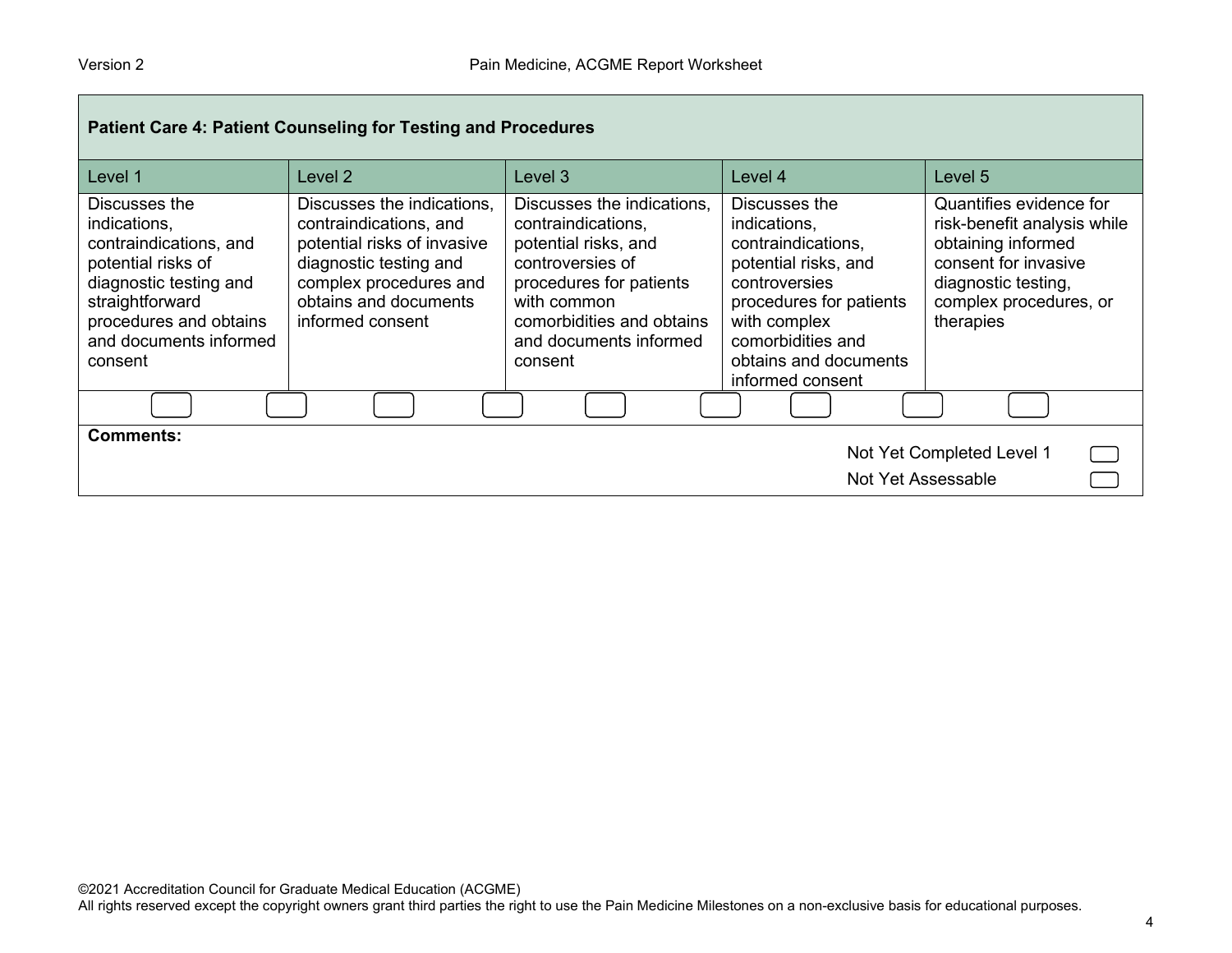| <b>Patient Care 5: Demonstrates Skill in Performing Interventions</b>                                    |                                                                                                      |                                                                                                           |                                                                                                       |                                                                                                                                        |
|----------------------------------------------------------------------------------------------------------|------------------------------------------------------------------------------------------------------|-----------------------------------------------------------------------------------------------------------|-------------------------------------------------------------------------------------------------------|----------------------------------------------------------------------------------------------------------------------------------------|
| Level 1                                                                                                  | Level 2                                                                                              | Level 3                                                                                                   | Level 4                                                                                               | Level 5                                                                                                                                |
| Performs straightforward<br>interventions, ensuring<br>patient safety and<br>comfort, with supervision   | Independently performs<br>straightforward<br>interventions, ensuring<br>patient safety and comfort   | Performs complex<br>interventions, ensuring<br>patient safety and<br>comfort,<br>with supervision         | Independently performs<br>complex interventions,<br>ensuring patient safety<br>and comfort            | Independently performs<br>complex interventions for<br>a patient with complex<br>comorbidities, ensuring<br>patient safety and comfort |
| Recognizes and<br>manages complications<br>in patients with common<br>comorbidities, with<br>supervision | Independently recognizes<br>and manages<br>complications in patients<br>with common<br>comorbidities | Recognizes and manages<br>complications in patients<br>with complex<br>comorbidities, with<br>supervision | Independently<br>recognizes and<br>manages complications<br>in patients with complex<br>comorbidities | Demonstrates expertise<br>to teach and supervise<br>others in the performance<br>of invasive procedures                                |
|                                                                                                          |                                                                                                      |                                                                                                           |                                                                                                       |                                                                                                                                        |
| <b>Comments:</b><br>Not Yet Completed Level 1<br>Not Yet Assessable                                      |                                                                                                      |                                                                                                           |                                                                                                       |                                                                                                                                        |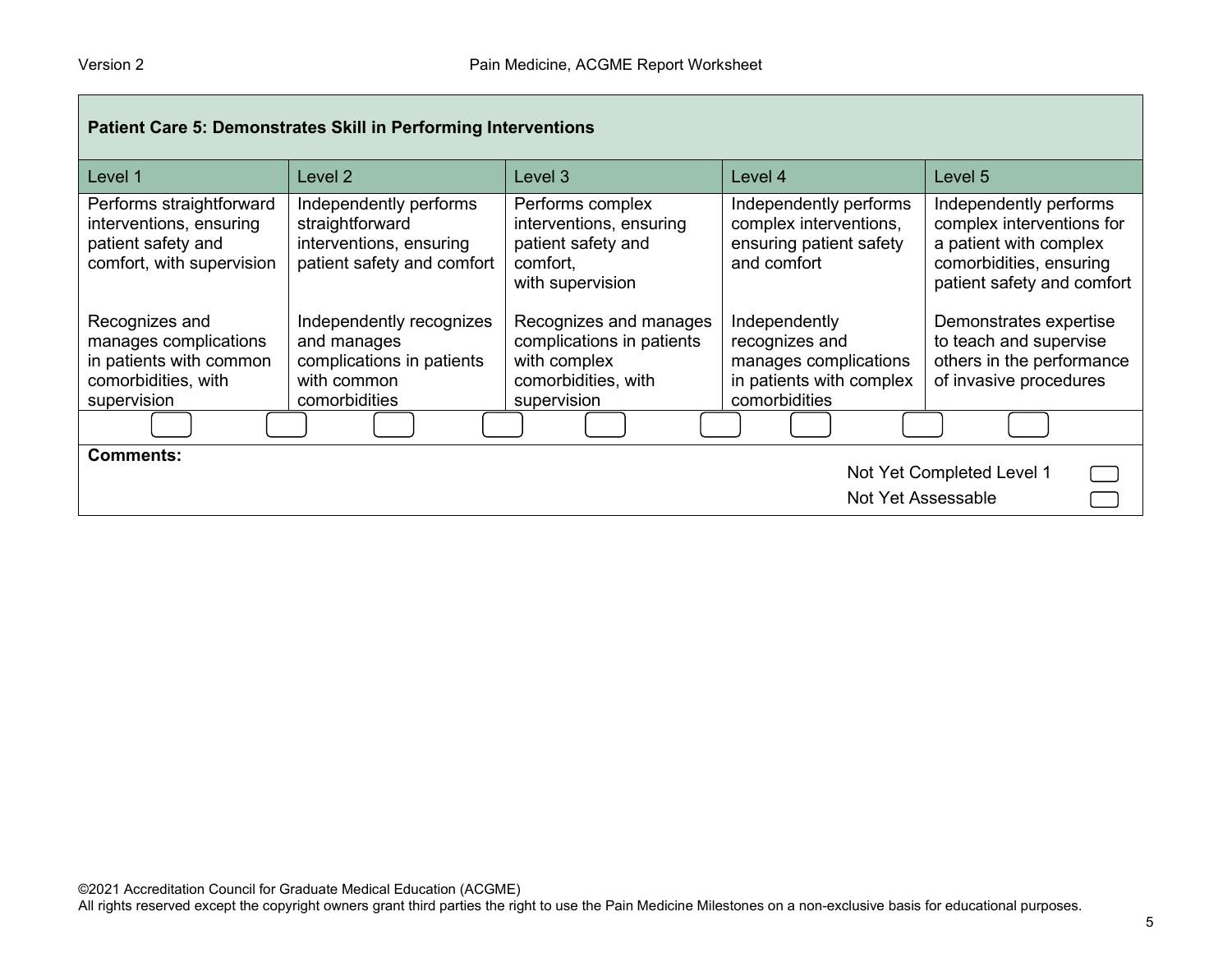| <b>Patient Care 6: Provides Consultative Care</b>                                              |                                                                                                                                    |                                                                                                                                                                      |                                                                                                                                                                  |                                                                                                                                                |  |
|------------------------------------------------------------------------------------------------|------------------------------------------------------------------------------------------------------------------------------------|----------------------------------------------------------------------------------------------------------------------------------------------------------------------|------------------------------------------------------------------------------------------------------------------------------------------------------------------|------------------------------------------------------------------------------------------------------------------------------------------------|--|
| Level 1                                                                                        | Level 2                                                                                                                            | Level 3                                                                                                                                                              | Level 4                                                                                                                                                          | Level 5                                                                                                                                        |  |
| Respectfully receives<br>and provides a timely<br>response to consultation<br>requests         | Clarifies the consultative<br>question after gathering<br>data about a patient with<br>a basic pain condition,<br>with supervision | Communicates the<br>redefined problem with<br>the referring team when a<br>recommendation differs<br>from the original<br>consultation question,<br>with supervision | Independently<br>communicates the<br>redefined problem with<br>the referring team when<br>a recommendation<br>differs from the original<br>consultation question | Is identified as a role<br>model for consultative<br>care across the spectrum<br>of disease complexity and<br>social determinants of<br>health |  |
| Recognizes the need for<br>timely consultation<br>based on disease acuity,<br>with supervision | Independently recognizes<br>the need for timely<br>consultation based on<br>disease acuity                                         | Prioritizes management<br>steps                                                                                                                                      | Recognizes the<br>economic impact and<br>role of medical team<br>dynamics when making<br>recommendations to the<br>referring team                                | Leads the<br>multidisciplinary team to<br>evaluate and integrate<br>divergent<br>recommendations to<br>formulate a unified plan                |  |
|                                                                                                |                                                                                                                                    |                                                                                                                                                                      |                                                                                                                                                                  |                                                                                                                                                |  |
| <b>Comments:</b>                                                                               |                                                                                                                                    |                                                                                                                                                                      |                                                                                                                                                                  | Not Yet Completed Level 1                                                                                                                      |  |
|                                                                                                |                                                                                                                                    |                                                                                                                                                                      | Not Yet Assessable                                                                                                                                               |                                                                                                                                                |  |

┓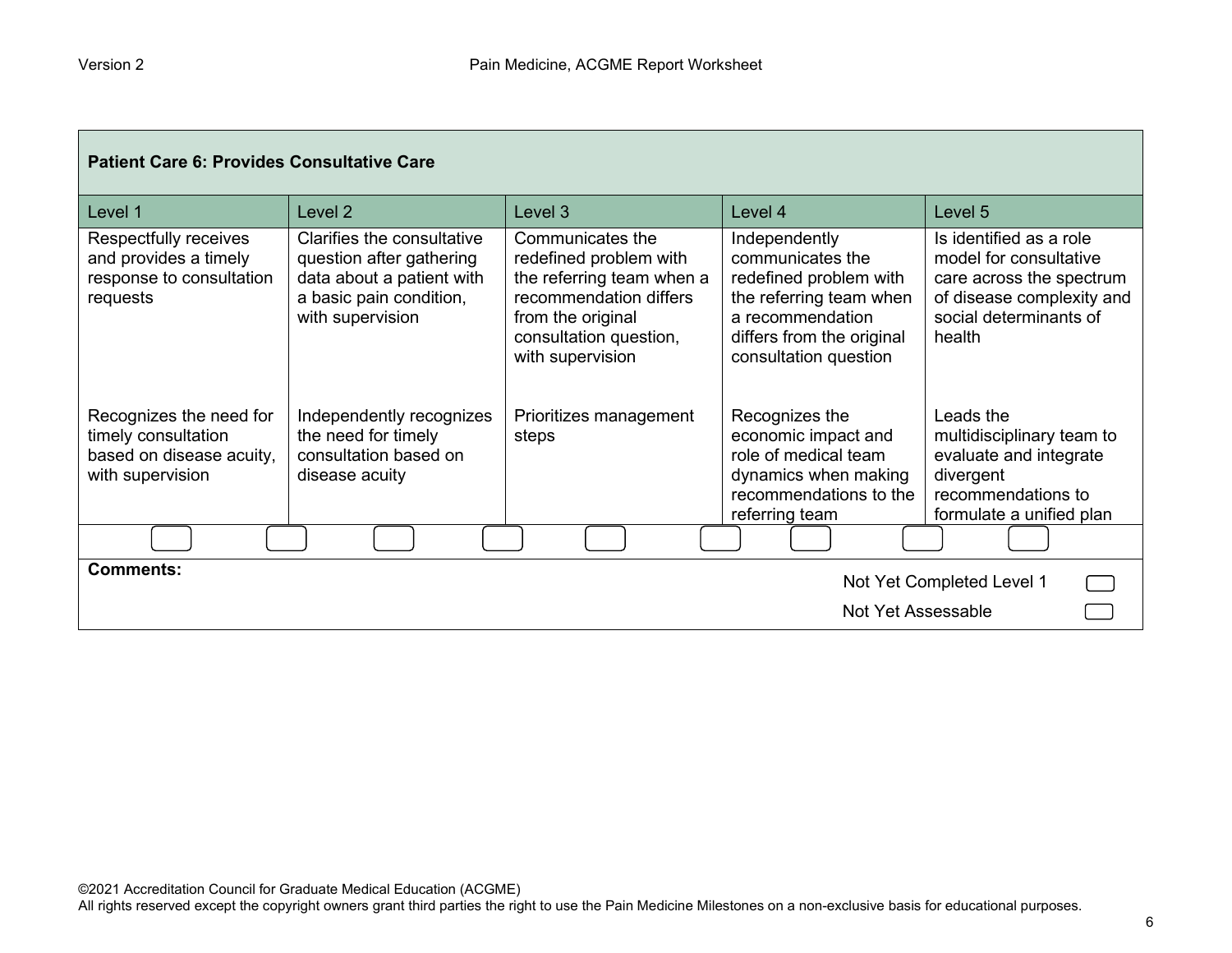| <b>Medical Knowledge 1: Possesses Clinical Knowledge</b>                                                              |                                                                                                                 |                                                                                                                                              |                                                                                                                                                                     |                                                                                                                                                                                                   |
|-----------------------------------------------------------------------------------------------------------------------|-----------------------------------------------------------------------------------------------------------------|----------------------------------------------------------------------------------------------------------------------------------------------|---------------------------------------------------------------------------------------------------------------------------------------------------------------------|---------------------------------------------------------------------------------------------------------------------------------------------------------------------------------------------------|
| Level 1                                                                                                               | Level <sub>2</sub>                                                                                              | Level 3                                                                                                                                      | Level 4                                                                                                                                                             | Level 5                                                                                                                                                                                           |
| Possesses basic<br>knowledge of the<br>anatomy, physiology, and<br>pharmacology of pain for<br>common pain conditions | Possesses knowledge of<br>the anatomy, physiology,<br>and pharmacology of pain<br>for common pain<br>conditions | Possesses knowledge of<br>the anatomy, physiology,<br>biopsychosocial factors,<br>and pharmacology of pain<br>for comprehensive pain<br>care | Possesses knowledge<br>of the anatomy,<br>physiology,<br>biopsychosocial factors,<br>and pharmacology of<br>pain for comprehensive<br>pain care of complex<br>cases | Possesses knowledge of<br>the anatomy, physiology,<br>biopsychosocial factors,<br>and pharmacology of pain<br>for comprehensive pain<br>care of rare or<br>diagnostically ambiguous<br>pain cases |
| Possesses basic<br>knowledge of pain<br>assessment and<br>treatment modalities for<br>common pain conditions          | Possesses knowledge of<br>pain assessment and<br>treatment modalities for<br>common pain conditions             | Possesses knowledge of<br>pain assessment and<br>treatment modalities for<br>comprehensive pain care                                         | Possesses knowledge<br>of pain assessment and<br>treatment modalities for<br>comprehensive pain<br>care of complex cases                                            | Possesses knowledge of<br>pain assessment and<br>treatment modalities for<br>comprehensive pain care<br>of rare or diagnostically<br>ambiguous pain cases                                         |
| Possesses basic<br>knowledge of common<br>interventional strategies<br>to treat pain                                  | Possesses knowledge of<br>common interventional<br>strategies to treat pain                                     | Possesses knowledge of<br>interventional strategies<br>to treat pain, including<br>knowledge of non-<br>standard cases                       | Possesses knowledge<br>of less commonly used<br>interventional strategies<br>to treat pain                                                                          | Possesses knowledge to<br>develop and postulate<br>new interventional targets<br>and methods to treat pain                                                                                        |
|                                                                                                                       |                                                                                                                 |                                                                                                                                              |                                                                                                                                                                     |                                                                                                                                                                                                   |
| <b>Comments:</b><br>Not Yet Completed Level 1<br>Not Yet Assessable                                                   |                                                                                                                 |                                                                                                                                              |                                                                                                                                                                     |                                                                                                                                                                                                   |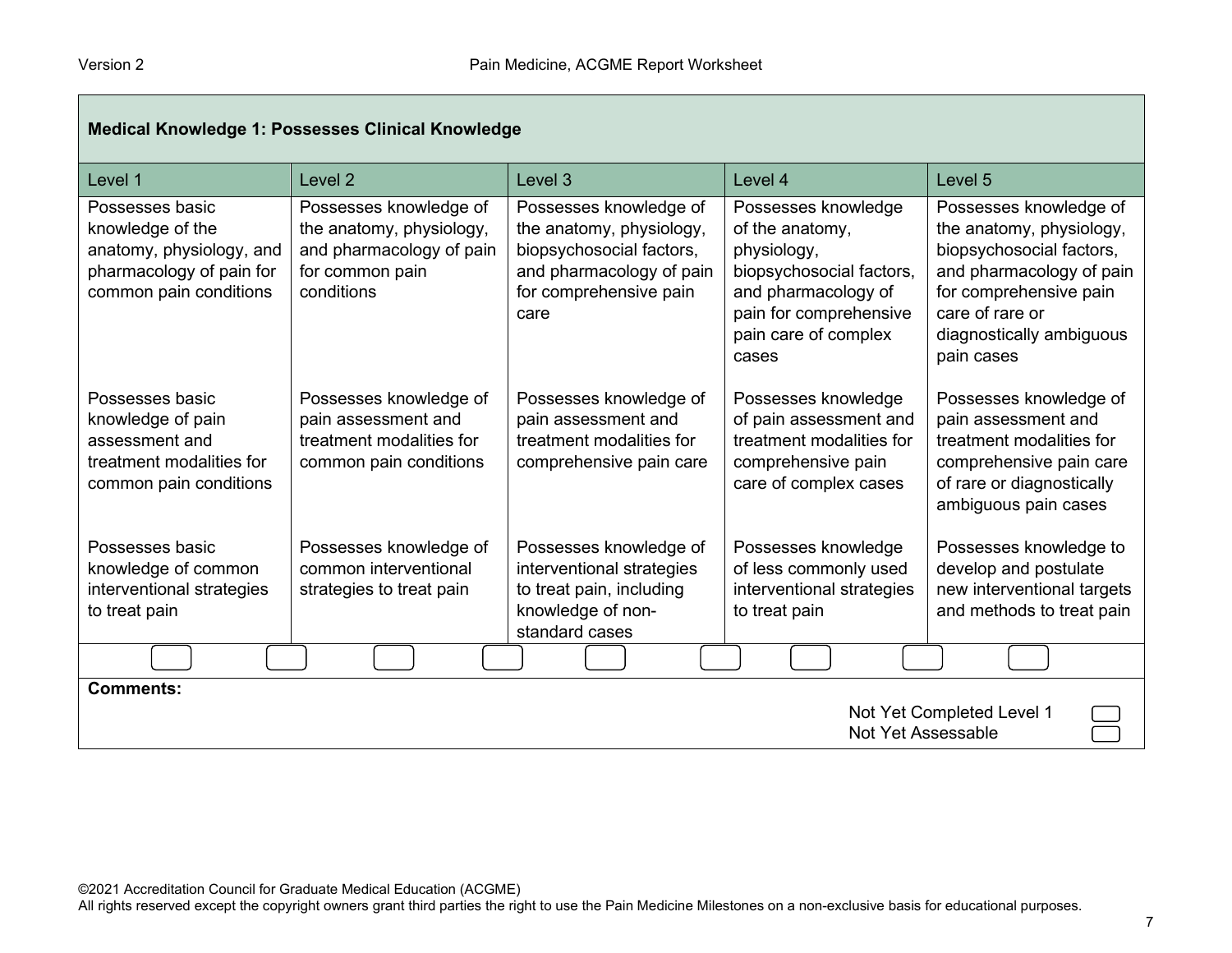| Medical Knowledge 2: Diagnostic Testing and Imaging (e.g., electrodiagnostics, radiology, laboratory) |                                                                                                                                        |                                                                                                                                        |                                                                                       |                                                              |
|-------------------------------------------------------------------------------------------------------|----------------------------------------------------------------------------------------------------------------------------------------|----------------------------------------------------------------------------------------------------------------------------------------|---------------------------------------------------------------------------------------|--------------------------------------------------------------|
| Level 1                                                                                               | Level <sub>2</sub>                                                                                                                     | Level 3                                                                                                                                | Level 4                                                                               | Level 5                                                      |
| Discusses a general<br>diagnostic approach<br>appropriate to the clinical<br>presentation             | Considers diagnostic<br>testing based on cost<br>effectiveness and<br>likelihood that results will<br>influence clinical<br>management | Prioritizes the sequence<br>and urgency of diagnostic<br>studies                                                                       | Correlates diagnostic<br>testing with the clinical<br>presentation                    |                                                              |
| Interprets common<br>diagnostic tests, with<br>supervision                                            | Consistently interprets<br>common diagnostic tests                                                                                     | Consistently interprets<br>results of complex<br>diagnostic tests<br>accurately while<br>accounting for sensitivity<br>and specificity | Anticipates and<br>accounts for subtle<br>nuances of interpreting<br>diagnostic tests | Pursues knowledge of<br>new and emerging<br>diagnostic tests |
|                                                                                                       |                                                                                                                                        |                                                                                                                                        |                                                                                       |                                                              |
| <b>Comments:</b><br>Not Yet Completed Level 1                                                         |                                                                                                                                        |                                                                                                                                        |                                                                                       |                                                              |
|                                                                                                       |                                                                                                                                        |                                                                                                                                        | Not Yet Assessable                                                                    |                                                              |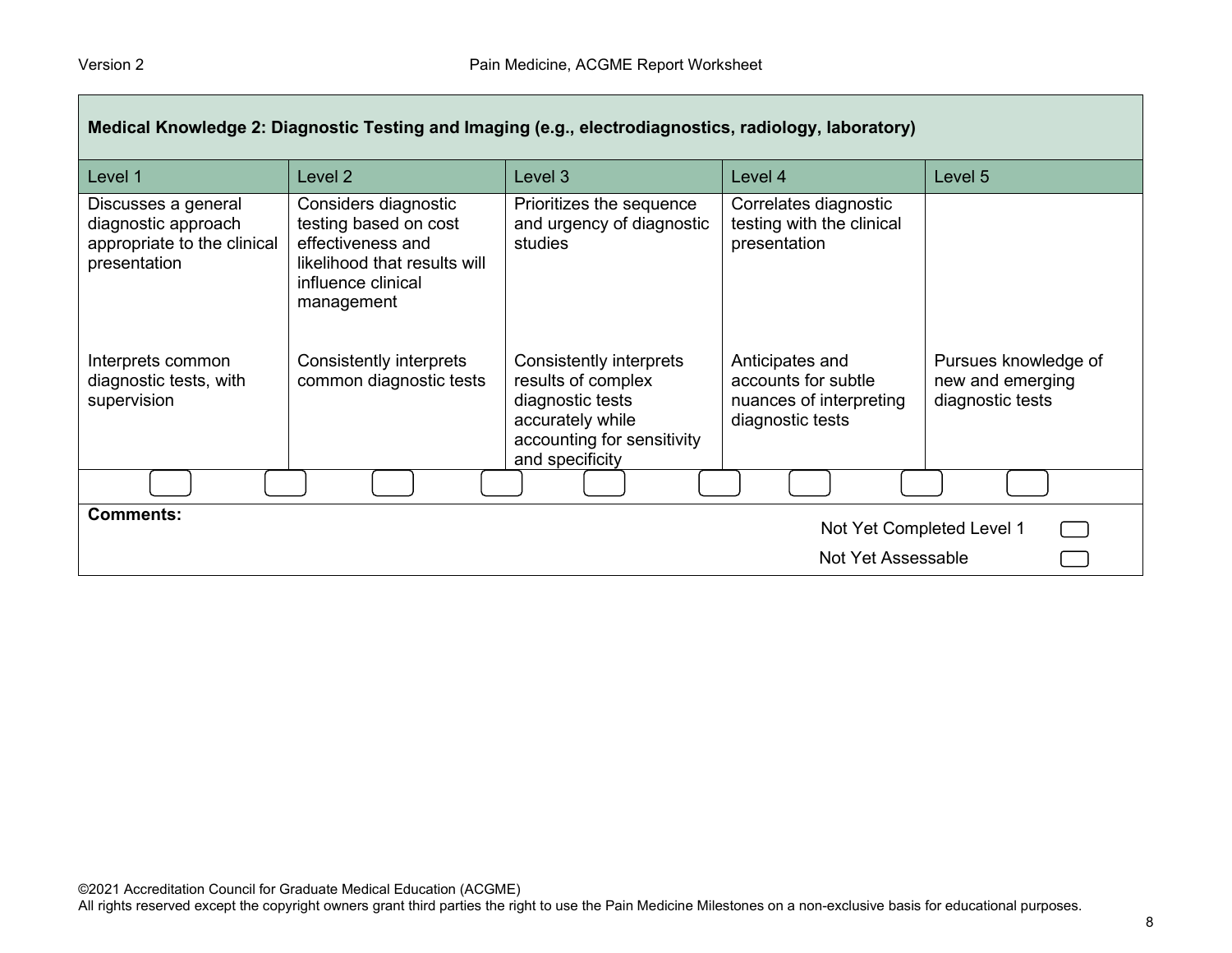| <b>Systems-Based Practice 1: Patient Safety and Quality Improvement</b>                   |                                                                                                         |                                                                                                                   |                                                                                                                         |                                                                                                                   |
|-------------------------------------------------------------------------------------------|---------------------------------------------------------------------------------------------------------|-------------------------------------------------------------------------------------------------------------------|-------------------------------------------------------------------------------------------------------------------------|-------------------------------------------------------------------------------------------------------------------|
| Level 1                                                                                   | Level 2                                                                                                 | Level 3                                                                                                           | Level 4                                                                                                                 | Level 5                                                                                                           |
| <b>Demonstrates</b><br>knowledge of common<br>events that impact<br>patient safety        | Identifies system factors<br>that lead to patient safety<br>events                                      | Participates in analysis of<br>patient safety events<br>(simulated or actual)                                     | Conducts analysis of<br>patient safety events<br>and offers error<br>prevention strategies<br>(simulated or actual)     | Actively engages teams<br>and processes to modify<br>systems to prevent patient<br>safety events                  |
| Demonstrates<br>knowledge of how to<br>report patient safety<br>events                    | Reports patient safety<br>events through<br>institutional reporting<br>systems (simulated or<br>actual) | Participates in disclosure<br>of patient safety events to<br>patients and their families<br>(simulated or actual) | Discloses patient safety<br>events to patients and<br>their families (simulated<br>or actual)                           | Role models or mentors<br>others in the disclosure of<br>patient safety events                                    |
| Demonstrates<br>knowledge of basic<br>quality improvement<br>methodologies and<br>metrics | Describes departmental<br>quality improvement<br>initiatives                                            | Participates in department<br>quality improvement<br>initiatives                                                  | Demonstrates the skills<br>required to identify,<br>develop, implement,<br>and analyze a quality<br>improvement project | Creates, implements, and<br>assesses quality<br>improvement initiatives at<br>the institutional level or<br>above |
|                                                                                           |                                                                                                         |                                                                                                                   |                                                                                                                         |                                                                                                                   |
| <b>Comments:</b><br>Not Yet Completed Level 1                                             |                                                                                                         |                                                                                                                   |                                                                                                                         |                                                                                                                   |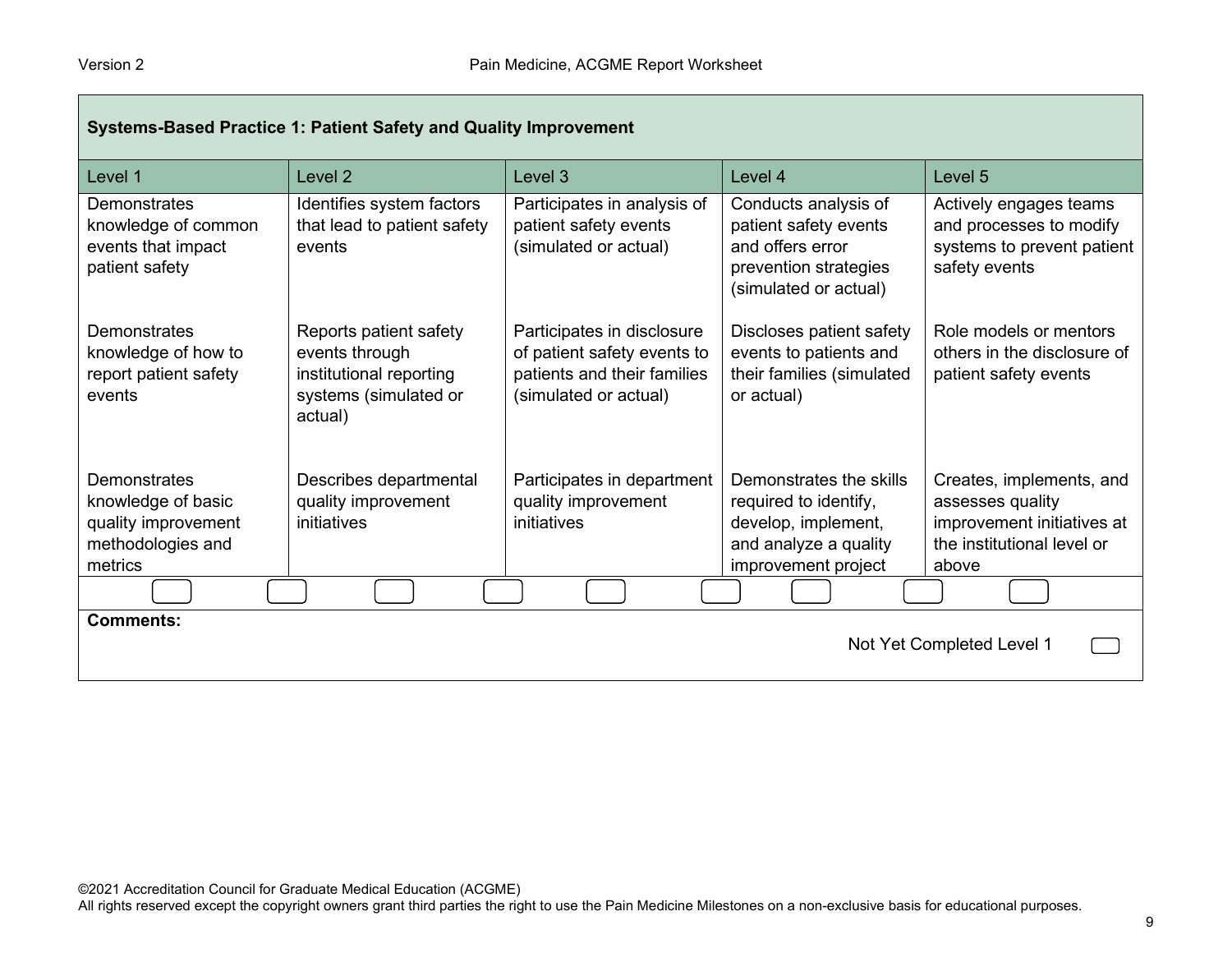| Systems-Based Practice 2: System Navigation for Patient-Centered Care                     |                                                                                                                                           |                                                                                                                                                    |                                                                                                                                                              |                                                                                                                                 |
|-------------------------------------------------------------------------------------------|-------------------------------------------------------------------------------------------------------------------------------------------|----------------------------------------------------------------------------------------------------------------------------------------------------|--------------------------------------------------------------------------------------------------------------------------------------------------------------|---------------------------------------------------------------------------------------------------------------------------------|
| Level 1                                                                                   | Level <sub>2</sub>                                                                                                                        | Level 3                                                                                                                                            | Level 4                                                                                                                                                      | Level 5                                                                                                                         |
| <b>Demonstrates</b><br>knowledge of care<br>coordination                                  | Coordinates care of<br>patients in routine clinical<br>situations, effectively<br>using the roles of<br>interprofessional team<br>members | Coordinates care of<br>patients in complex<br>clinical situations,<br>effectively collaborating<br>with members of the<br>interprofessional team   | Role models effective<br>coordination of patient-<br>centered care among<br>different professions<br>and specialties                                         | Analyzes the process of<br>care coordination and<br>leads in the design and<br>implementation of<br>improvements                |
| Identifies key elements<br>for safe and effective<br>transitions of care and<br>hand-offs | Performs safe and<br>effective transitions of<br>care/hand-offs in routine<br>clinical situations                                         | Performs safe and<br>effective transitions of<br>care/hand-offs in complex<br>clinical situations                                                  | Role models and<br>advocates for safe and<br>effective transitions of<br>care/hand-offs within<br>and across health care<br>delivery systems and<br>settings | Improves quality of<br>transitions of care within<br>and across health care<br>delivery systems to<br>optimize patient outcomes |
| Demonstrates<br>knowledge of population<br>and community health<br>needs and inequities   | Identifies specific<br>population and<br>community health needs<br>and inequities for the local<br>population                             | Uses local resources<br>effectively to meet the<br>needs of a patient<br>population and<br>community while<br>minimizing health care<br>inequities | Participates in changing<br>and adapting practice to<br>provide for the needs of<br>specific populations                                                     | Leads innovations and<br>advocacy in partnership<br>with populations and<br>communities experiencing<br>health care inequities  |
|                                                                                           |                                                                                                                                           |                                                                                                                                                    |                                                                                                                                                              |                                                                                                                                 |
| <b>Comments:</b><br>Not Yet Completed Level 1                                             |                                                                                                                                           |                                                                                                                                                    |                                                                                                                                                              |                                                                                                                                 |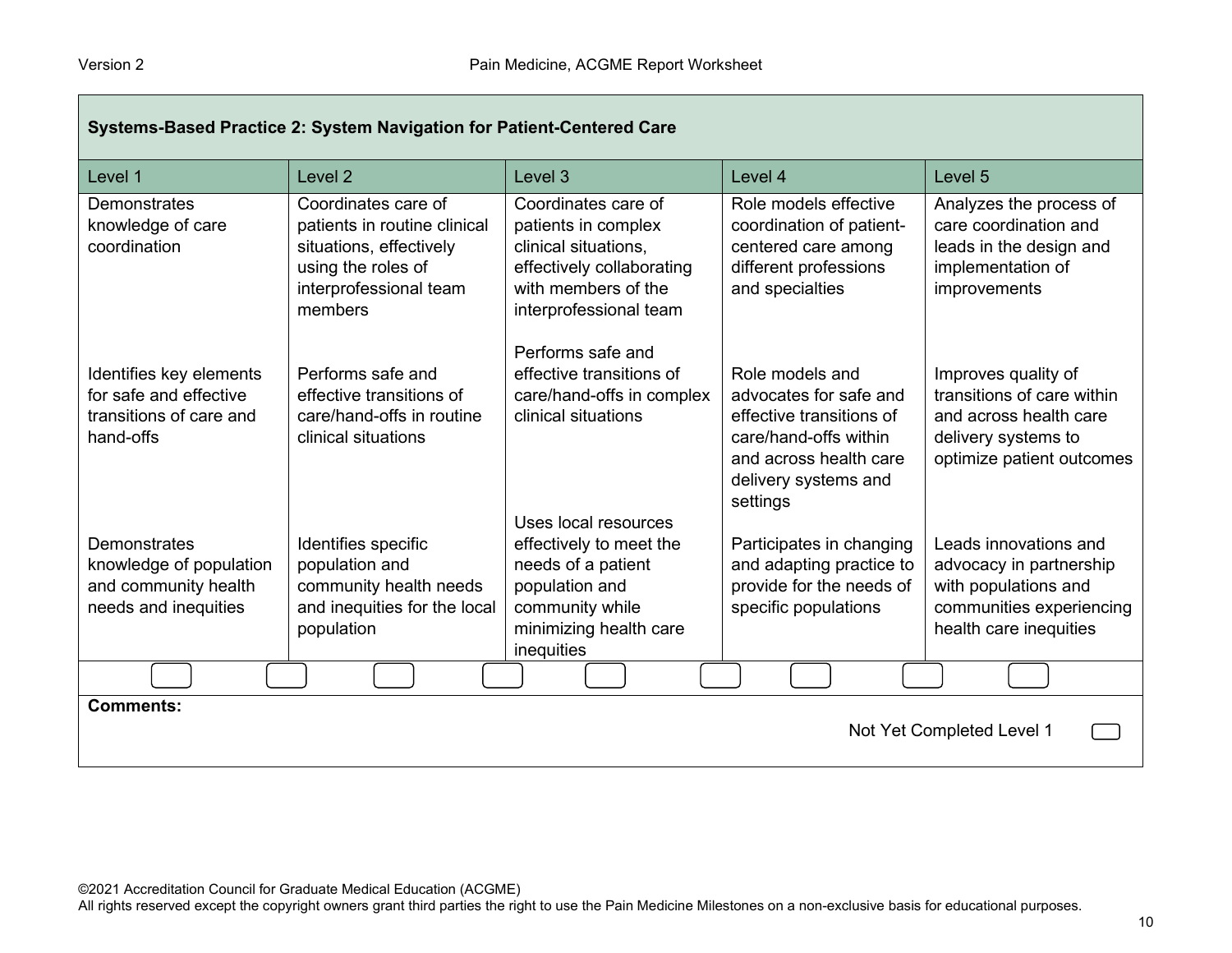| Systems-Based Practice 3: Physician Role in Health Care Systems                                                                                                                  |                                                                                                                                                                            |                                                                                                                                                                                     |                                                                                                                                                                                          |                                                                                                                   |
|----------------------------------------------------------------------------------------------------------------------------------------------------------------------------------|----------------------------------------------------------------------------------------------------------------------------------------------------------------------------|-------------------------------------------------------------------------------------------------------------------------------------------------------------------------------------|------------------------------------------------------------------------------------------------------------------------------------------------------------------------------------------|-------------------------------------------------------------------------------------------------------------------|
| Level 1                                                                                                                                                                          | Level <sub>2</sub>                                                                                                                                                         | Level 3                                                                                                                                                                             | Level 4                                                                                                                                                                                  | Level 5                                                                                                           |
| Describes basic health<br>payment systems (e.g.,<br>government, private,<br>public, uninsured care)<br>and practice models                                                       | Describes how<br>components of a complex<br>health care system are<br>interrelated, and how this<br>impacts delivery of pain<br>management                                 | Practices pain<br>management in the<br>context of a complex<br>health care system to<br>deliver effective care                                                                      | Navigates the various<br>components of the<br>complex health care<br>system to provide<br>efficient and effective<br>patient care and<br>transitions of care                             | Advocates for or leads<br>systems change that<br>enhances high-value,<br>efficient, and effective<br>patient care |
| <b>Identifies basic</b><br>knowledge domains for<br>effective transition to<br>practice (e.g.,<br>information technology,<br>legal, billing and coding,<br>financial, personnel) | Delivers care with<br>consideration of each<br>patient's payment model<br>(e.g., insurance type)                                                                           | Engages with patients in<br>shared decision making,<br>informed by each<br>patient's payment model                                                                                  | Advocates for patient<br>care needs (e.g.,<br>community resources,<br>patient assistance<br>resources) with<br>consideration of the<br>limitations of each<br>patient's payment<br>model | Participates in health<br>policy advocacy activities                                                              |
|                                                                                                                                                                                  | Demonstrates use of<br>information technology<br>required for medical<br>practice (e.g., electronic<br>health record,<br>documentation required<br>for billing and coding) | Describes core<br>administrative knowledge<br>needed for transition to<br>practice (e.g., contract<br>negotiations, malpractice<br>insurance, government<br>regulation, compliance) | Analyzes individual<br>practice patterns and<br>professional<br>requirements in<br>preparation for<br>independent practice                                                               | Educates others to<br>prepare them for<br>transition to practice                                                  |
|                                                                                                                                                                                  |                                                                                                                                                                            |                                                                                                                                                                                     |                                                                                                                                                                                          |                                                                                                                   |
| <b>Comments:</b><br>Not Yet Completed Level 1                                                                                                                                    |                                                                                                                                                                            |                                                                                                                                                                                     |                                                                                                                                                                                          |                                                                                                                   |

©2021 Accreditation Council for Graduate Medical Education (ACGME)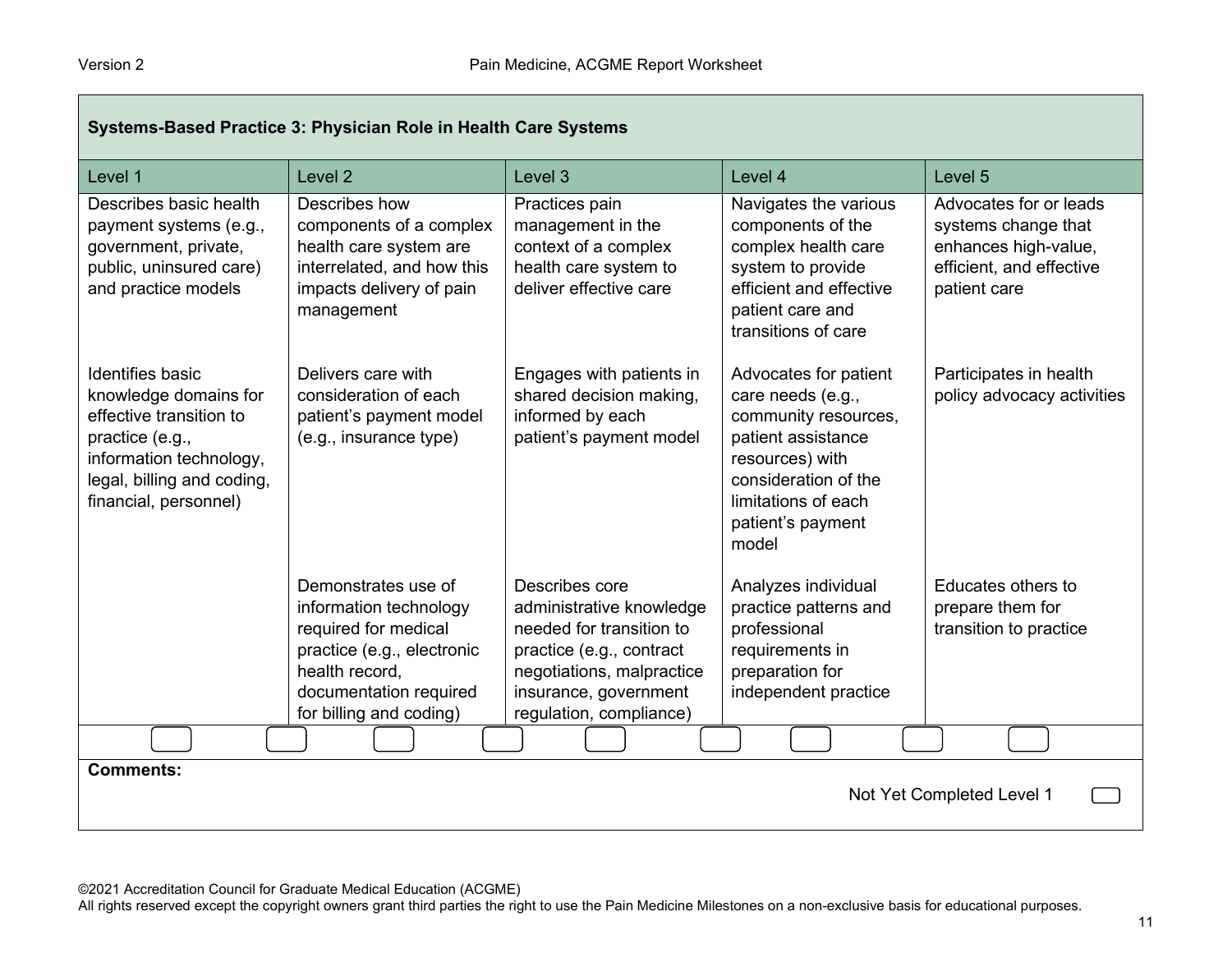| Practice-Based Learning and Improvement 1: Evidence-Based and Informed Practice |                                                                                                                                             |                                                                                                                                     |                                                                                                                                                                        |                                                                                                                                                    |  |  |
|---------------------------------------------------------------------------------|---------------------------------------------------------------------------------------------------------------------------------------------|-------------------------------------------------------------------------------------------------------------------------------------|------------------------------------------------------------------------------------------------------------------------------------------------------------------------|----------------------------------------------------------------------------------------------------------------------------------------------------|--|--|
| Level 1                                                                         | Level 2                                                                                                                                     | Level <sub>3</sub>                                                                                                                  | Level 4                                                                                                                                                                | Level 5                                                                                                                                            |  |  |
| Demonstrates how to<br>access and use available<br>evidence                     | Locates and applies the<br>best available evidence,<br>integrated with patients'<br>preferences, to the care<br>of straightforward patients | Locates and applies the<br>best available evidence,<br>integrated with patients'<br>preferences, to the care<br>of complex patients | Critically appraises and<br>applies evidence even<br>in the face of<br>uncertainty and<br>conflicting evidence to<br>guide care, tailored to<br>the individual patient | Coaches others to<br>critically appraise and<br>apply evidence for<br>complex patients, and/or<br>participates in the<br>development of guidelines |  |  |
|                                                                                 |                                                                                                                                             |                                                                                                                                     |                                                                                                                                                                        |                                                                                                                                                    |  |  |
| <b>Comments:</b><br>Not Yet Completed Level 1                                   |                                                                                                                                             |                                                                                                                                     |                                                                                                                                                                        |                                                                                                                                                    |  |  |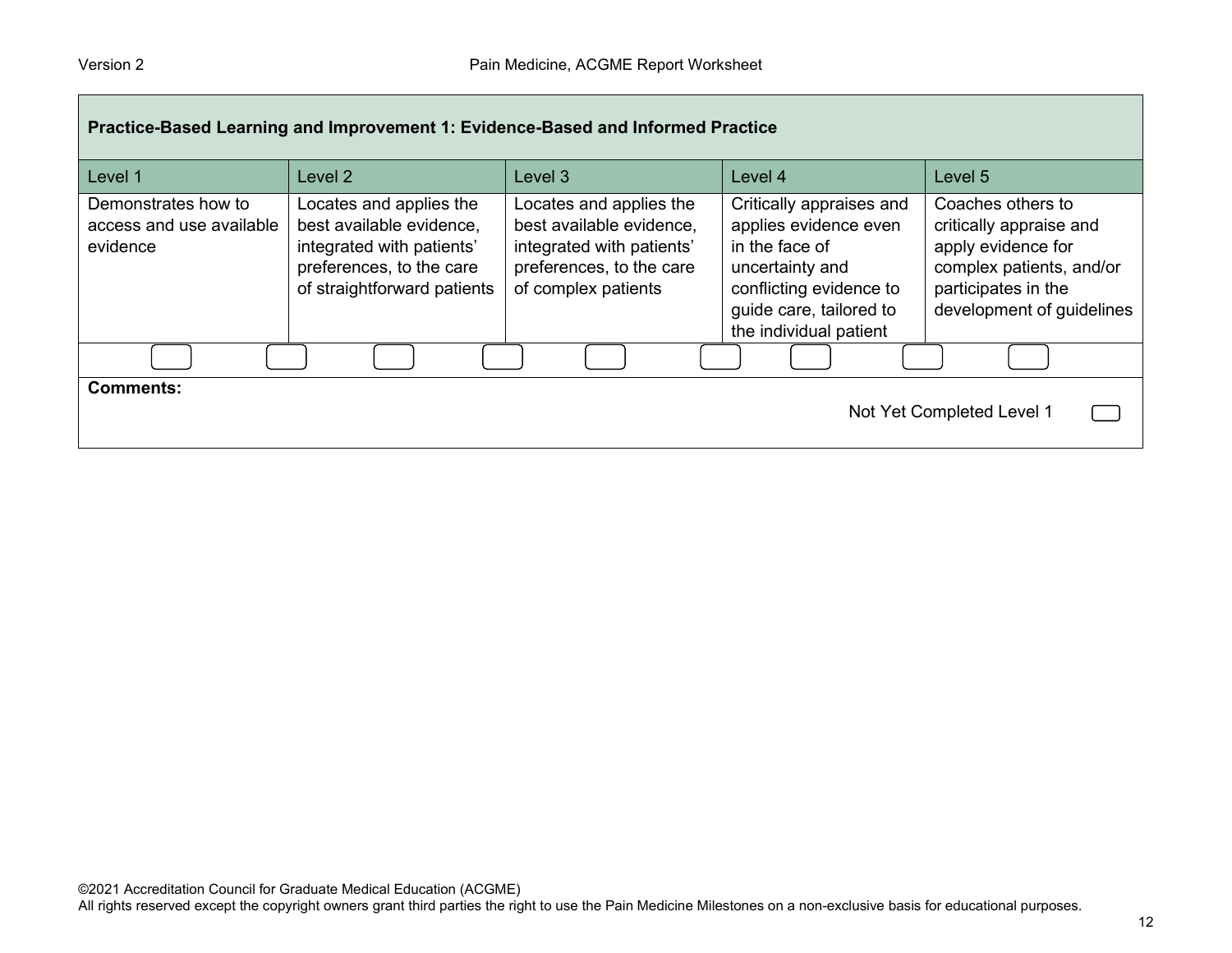| Practice-Based Learning and Improvement 2: Reflective Practice and Commitment to Personal Growth   |                                                                                             |                                                                           |                                                                                            |                                                                                            |  |
|----------------------------------------------------------------------------------------------------|---------------------------------------------------------------------------------------------|---------------------------------------------------------------------------|--------------------------------------------------------------------------------------------|--------------------------------------------------------------------------------------------|--|
| Level 1                                                                                            | Level 2                                                                                     | Level 3                                                                   | Level 4                                                                                    | Level 5                                                                                    |  |
| Accepts responsibility for<br>personal and<br>professional<br>development by<br>establishing goals | Demonstrates openness<br>to performance data<br>(feedback and other input)<br>to form goals | Seeks performance data<br>episodically, with<br>adaptability and humility | Intentionally seeks<br>performance data<br>consistently, with<br>adaptability and humility | Role models consistently<br>seeking performance<br>data, with adaptability and<br>humility |  |
| Identifies the factors that<br>contribute to<br>performance gaps                                   | Analyzes and<br>acknowledges the factors<br>that contribute to<br>performance gaps          | Institutes behavioral<br>change(s) to improve<br>performance              | <b>Considers alternatives</b><br>to improve performance                                    | Models reflective practice                                                                 |  |
| Actively seeks<br>opportunities to improve                                                         | Designs and implements<br>a learning plan, with                                             | Independently creates<br>and implements a                                 | Integrates performance<br>data to adapt the                                                | Facilitates the design and<br>implementation of                                            |  |
| knowledge and skills                                                                               | prompting                                                                                   | learning plan                                                             | learning plan                                                                              | learning plans for others                                                                  |  |
|                                                                                                    |                                                                                             |                                                                           |                                                                                            |                                                                                            |  |
| <b>Comments:</b><br>Not Yet Completed Level 1                                                      |                                                                                             |                                                                           |                                                                                            |                                                                                            |  |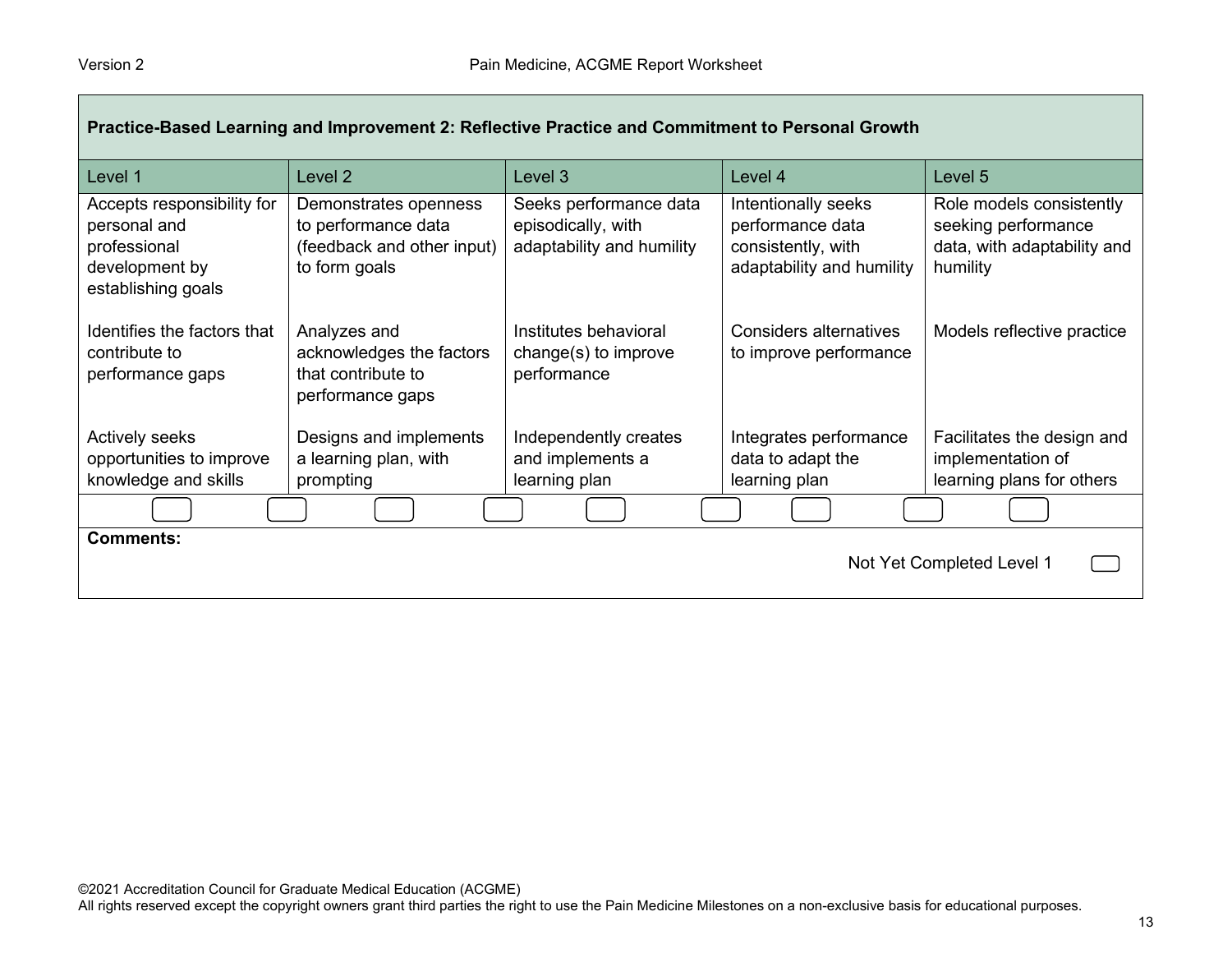| Dissemination)                                                                                                               |                                                                                            |                                                                                                                                                                                    |                                                                                                                                                                                                                                                                       |                                                                                                                                                                                                                                                                                |  |
|------------------------------------------------------------------------------------------------------------------------------|--------------------------------------------------------------------------------------------|------------------------------------------------------------------------------------------------------------------------------------------------------------------------------------|-----------------------------------------------------------------------------------------------------------------------------------------------------------------------------------------------------------------------------------------------------------------------|--------------------------------------------------------------------------------------------------------------------------------------------------------------------------------------------------------------------------------------------------------------------------------|--|
| Level 1                                                                                                                      | Level <sub>2</sub>                                                                         | Level 3                                                                                                                                                                            | Level 4                                                                                                                                                                                                                                                               | Level 5                                                                                                                                                                                                                                                                        |  |
| Identifies a topic for a<br>scholarly project and a<br>mentor                                                                | Develops a research<br>question for the scholarly<br>project                               | Develops a research plan<br>and timeline for<br>completion of the<br>scholarly project with<br>one's mentor                                                                        | Completes a scholarly<br>project                                                                                                                                                                                                                                      | Leads or provides<br>mentorship for a scholarly<br>project                                                                                                                                                                                                                     |  |
| Communicates and/or<br>disseminates knowledge<br>in the field of pain<br>medicine during<br>straightforward clinical<br>care | Communicates scientific<br>literature as applied to<br>more complex clinical<br>situations | Presents at journal club,<br>quality improvement<br>meetings, or clinical<br>conferences, and/or<br>effectively describes and<br>discusses one's own<br>scholarly work or research | Presents scholarly<br>project at local or<br>regional meetings,<br>and/or submits an<br>abstract summarizing<br>the scholarly work to<br>regional/state/ national<br>meetings, and/or<br>publishes non-peer-<br>reviewed manuscript(s)<br>(reviews, book<br>chapters) | Presents scholarly work<br>at national and<br>international meetings, or<br>publishes peer-reviewed<br>manuscript(s) containing<br>scholarly work (clinical<br>practice, quality<br>improvement, patient<br>safety, education, or<br>research), or obtains<br>research funding |  |
|                                                                                                                              |                                                                                            |                                                                                                                                                                                    |                                                                                                                                                                                                                                                                       |                                                                                                                                                                                                                                                                                |  |
| <b>Comments:</b><br>Not Yet Completed Level 1                                                                                |                                                                                            |                                                                                                                                                                                    |                                                                                                                                                                                                                                                                       |                                                                                                                                                                                                                                                                                |  |

**Practice-Based Learning and Improvement 3: Participates in Scholarship (Foundation, Investigation, Analysis, and**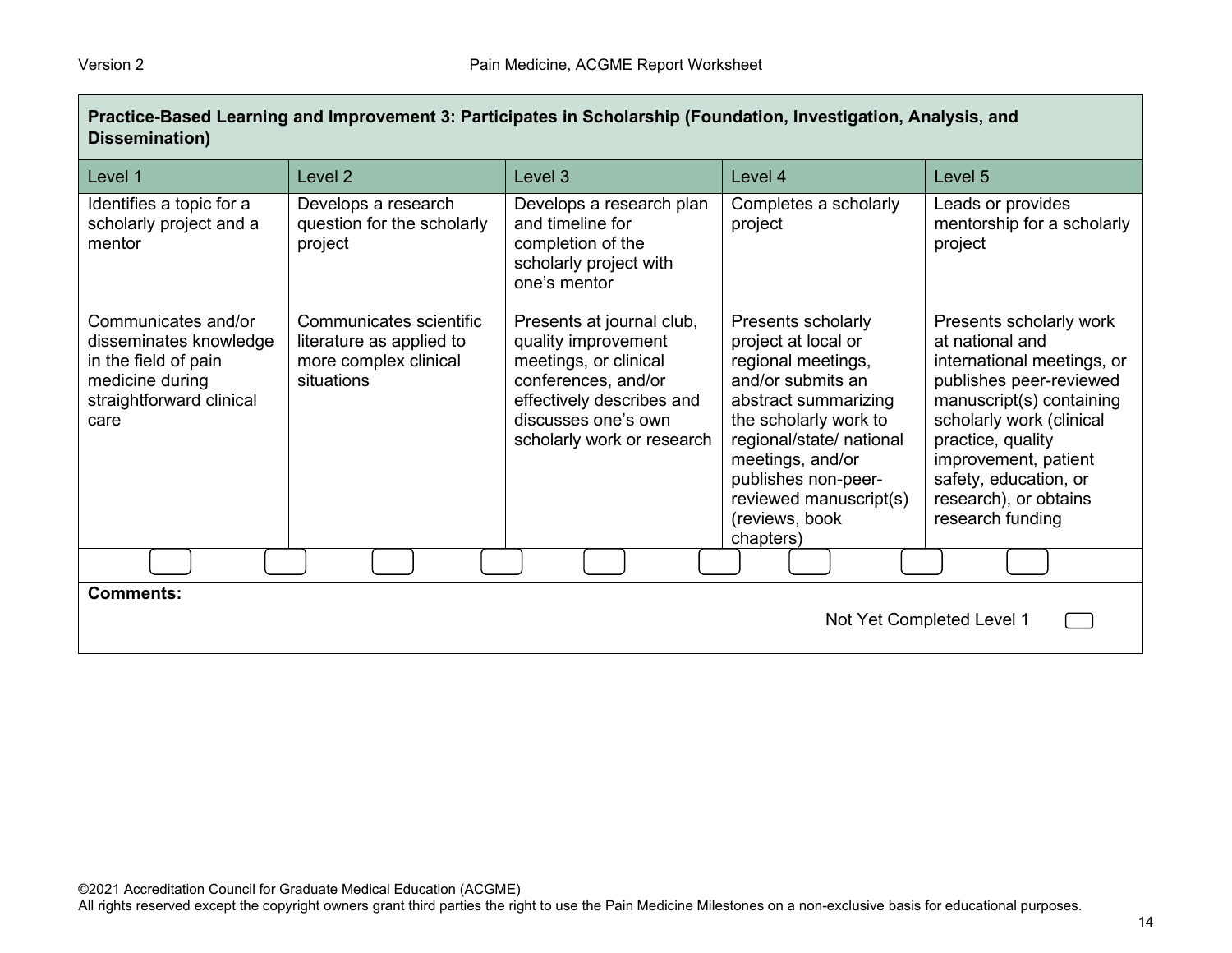| Professionalism 1: Professional Behavior and Ethical Principles                   |                                                                             |                                                                                                  |                                                                                                                          |                                                                                     |  |
|-----------------------------------------------------------------------------------|-----------------------------------------------------------------------------|--------------------------------------------------------------------------------------------------|--------------------------------------------------------------------------------------------------------------------------|-------------------------------------------------------------------------------------|--|
| Level 1                                                                           | Level <sub>2</sub>                                                          | Level 3                                                                                          | Level 4                                                                                                                  | Level 5                                                                             |  |
| Identifies potential<br>triggers for<br>professionalism lapses                    | Demonstrates insight into<br>professional behavior in<br>routine situations | Demonstrates<br>professional behavior in<br>complex or stressful<br>situations                   | Recognizes situations<br>that may trigger<br>professionalism lapses<br>and intervenes to<br>prevent lapses in<br>oneself | Coaches others when<br>their behavior fails to<br>meet professional<br>expectations |  |
| Describes when and how<br>to report lapses in<br>professionalism                  | Takes responsibility for<br>one's own<br>professionalism lapses             | Recognizes need to seek<br>help in managing and<br>resolving complex<br>interpersonal situations | Implements<br>recommendations to<br>resolve complex<br>interpersonal situations                                          |                                                                                     |  |
| Demonstrates<br>knowledge of the ethical<br>principles underlying<br>patient care | Analyzes straightforward<br>situations using ethical<br>principles          | Analyzes complex<br>situations using ethical<br>principles                                       | Recognizes and utilizes<br>resources for managing<br>and resolving ethical<br>dilemmas                                   | Participates in committees<br>that works to promote<br>ethical behavior             |  |
|                                                                                   |                                                                             |                                                                                                  |                                                                                                                          |                                                                                     |  |
| <b>Comments:</b><br>Not Yet Completed Level 1                                     |                                                                             |                                                                                                  |                                                                                                                          |                                                                                     |  |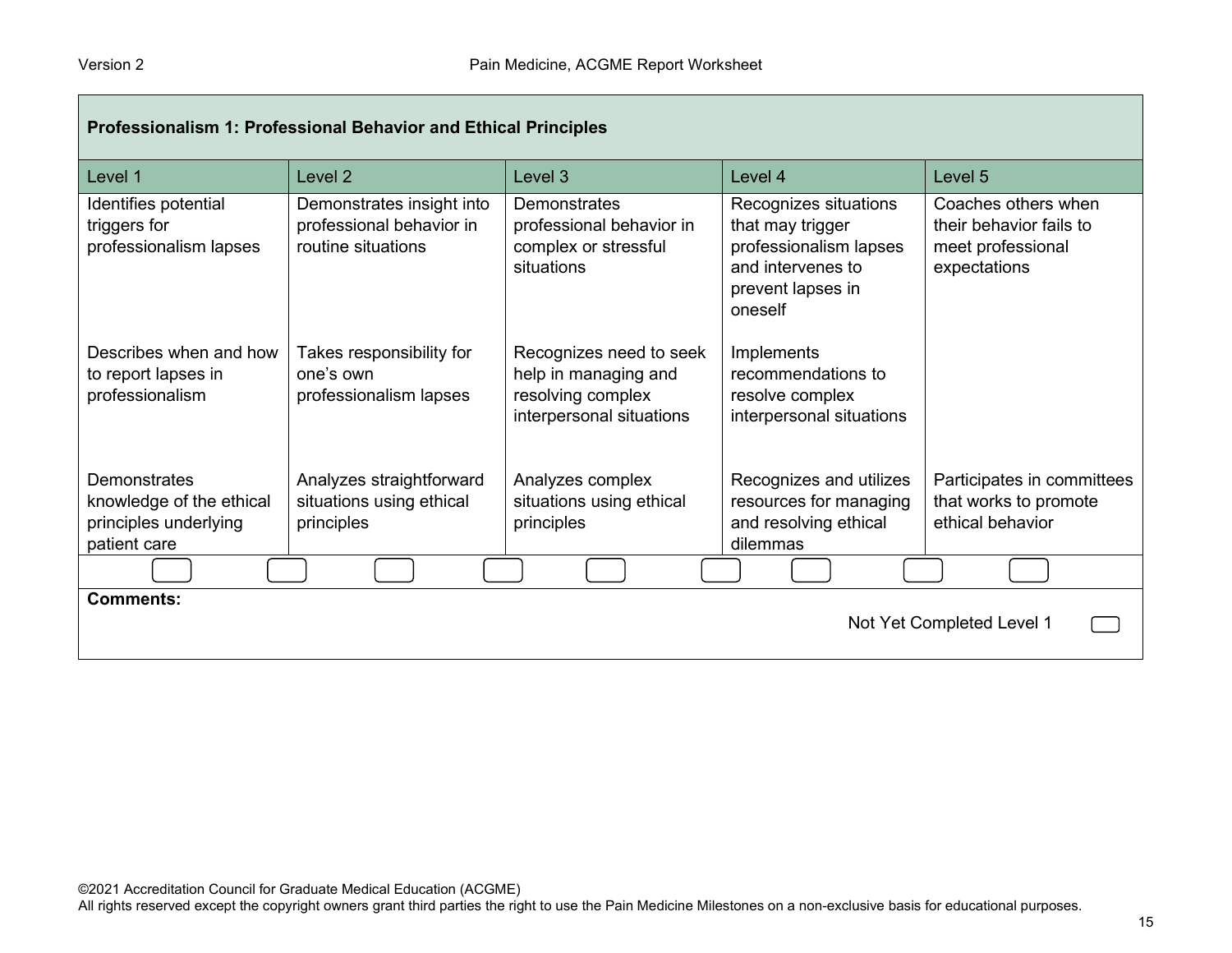|                                                                    | Professionalism 2: Accountability/Conscientiousness                                                                           |                                                                                                                               |                                                                                                                                                  |                                                                                                                                 |
|--------------------------------------------------------------------|-------------------------------------------------------------------------------------------------------------------------------|-------------------------------------------------------------------------------------------------------------------------------|--------------------------------------------------------------------------------------------------------------------------------------------------|---------------------------------------------------------------------------------------------------------------------------------|
| Level 1                                                            | Level 2                                                                                                                       | Level 3                                                                                                                       | Level 4                                                                                                                                          | Level 5                                                                                                                         |
| Responds promptly to<br>requests or reminders to<br>complete tasks | Performs tasks and<br>responsibilities in a timely<br>manner                                                                  | Performs tasks and<br>responsibilities in a timely<br>manner with appropriate<br>attention to detail in<br>routine situations | Prioritizes tasks and<br>responsibilities in a<br>timely manner with<br>appropriate attention to<br>detail in complex or<br>stressful situations |                                                                                                                                 |
| Takes responsibility for<br>failure to complete tasks              | Recognizes situations that<br>may impact one's own<br>ability to complete tasks<br>and responsibilities in a<br>timely manner | Takes responsibility for<br>tasks not completed in a<br>timely manner and<br>identifies strategies to<br>prevent recurrence   | Proactively implements<br>strategies to ensure that<br>the needs of patients,<br>teams, and systems are<br>met                                   | Designs and implements<br>an institutional systems<br>approach to ensure timely<br>task completion and<br>shared responsibility |
|                                                                    |                                                                                                                               |                                                                                                                               |                                                                                                                                                  |                                                                                                                                 |
| <b>Comments:</b>                                                   |                                                                                                                               |                                                                                                                               |                                                                                                                                                  | Not Yet Completed Level 1                                                                                                       |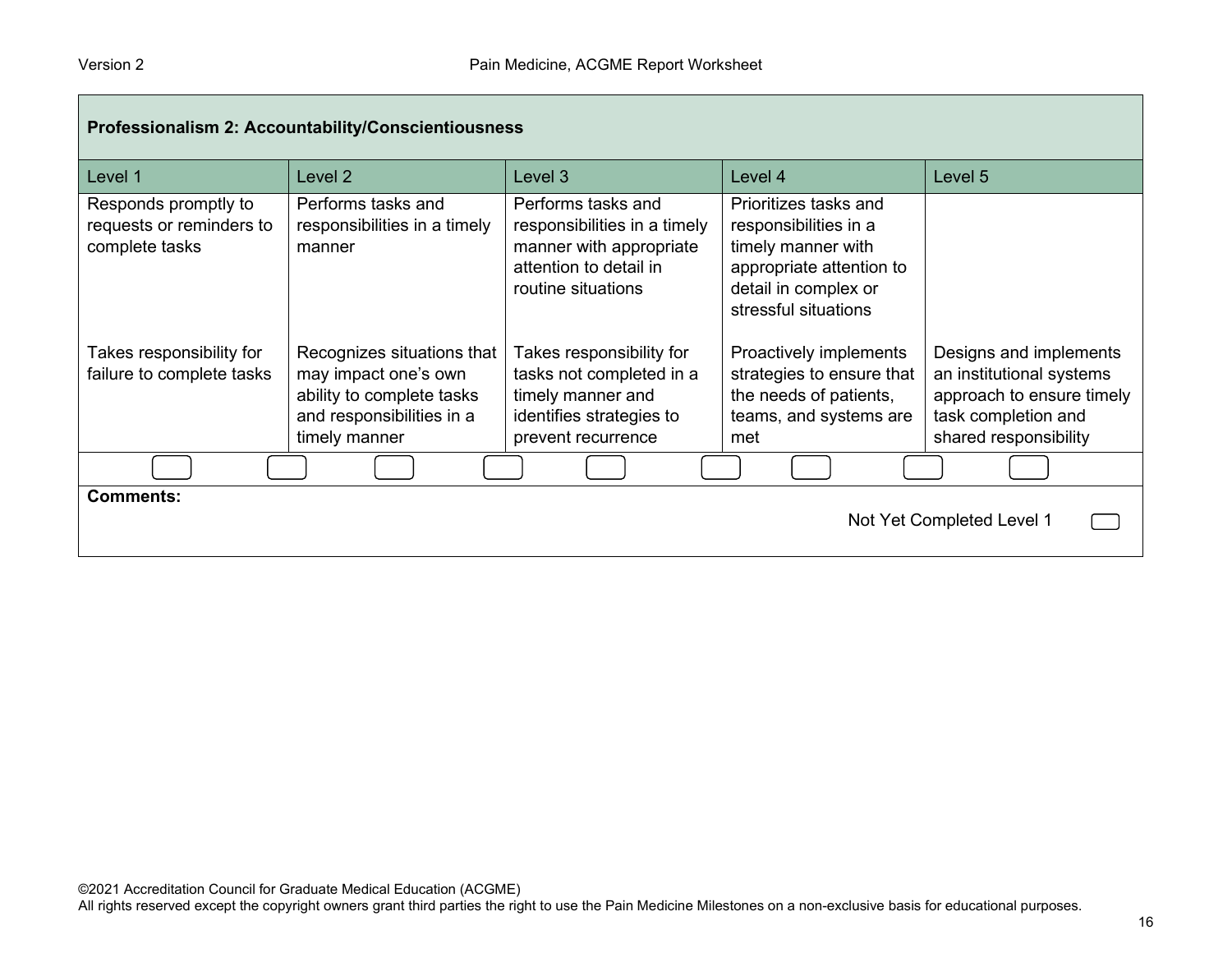| Professionalism 3: Well-Being                                                                                                                                                               |                                                                                         |                                                                                           |                                                                                        |                                                                       |  |  |
|---------------------------------------------------------------------------------------------------------------------------------------------------------------------------------------------|-----------------------------------------------------------------------------------------|-------------------------------------------------------------------------------------------|----------------------------------------------------------------------------------------|-----------------------------------------------------------------------|--|--|
| Level 1                                                                                                                                                                                     | Level 2                                                                                 | Level 3                                                                                   | Level 4                                                                                | Level 5                                                               |  |  |
| Recognizes the<br>importance of addressing<br>personal and<br>professional well-being                                                                                                       | Lists available resources<br>for addressing personal<br>and professional well-<br>being | With assistance, proposes<br>a plan to promote<br>personal and professional<br>well-being | Independently develops<br>a plan to promote<br>personal and<br>professional well-being | Serves as a well-being<br>coach and leads a well-<br>being initiative |  |  |
|                                                                                                                                                                                             |                                                                                         |                                                                                           |                                                                                        |                                                                       |  |  |
| <b>Comments:</b><br>Not Yet Completed Level 1<br>This subcompetency is not intended to evaluate a fellow's well-being. Rather, the intent is to ensure that each fellow has the fundamental |                                                                                         |                                                                                           |                                                                                        |                                                                       |  |  |

This subcompetency is not intended to evaluate a fellow's well-being. Rather, the intent is to ensure that each fellow has the fundamental knowledge of factors that affect well-being, the mechanisms by which those factors affect well-being, and available resources and tools to improve well-being.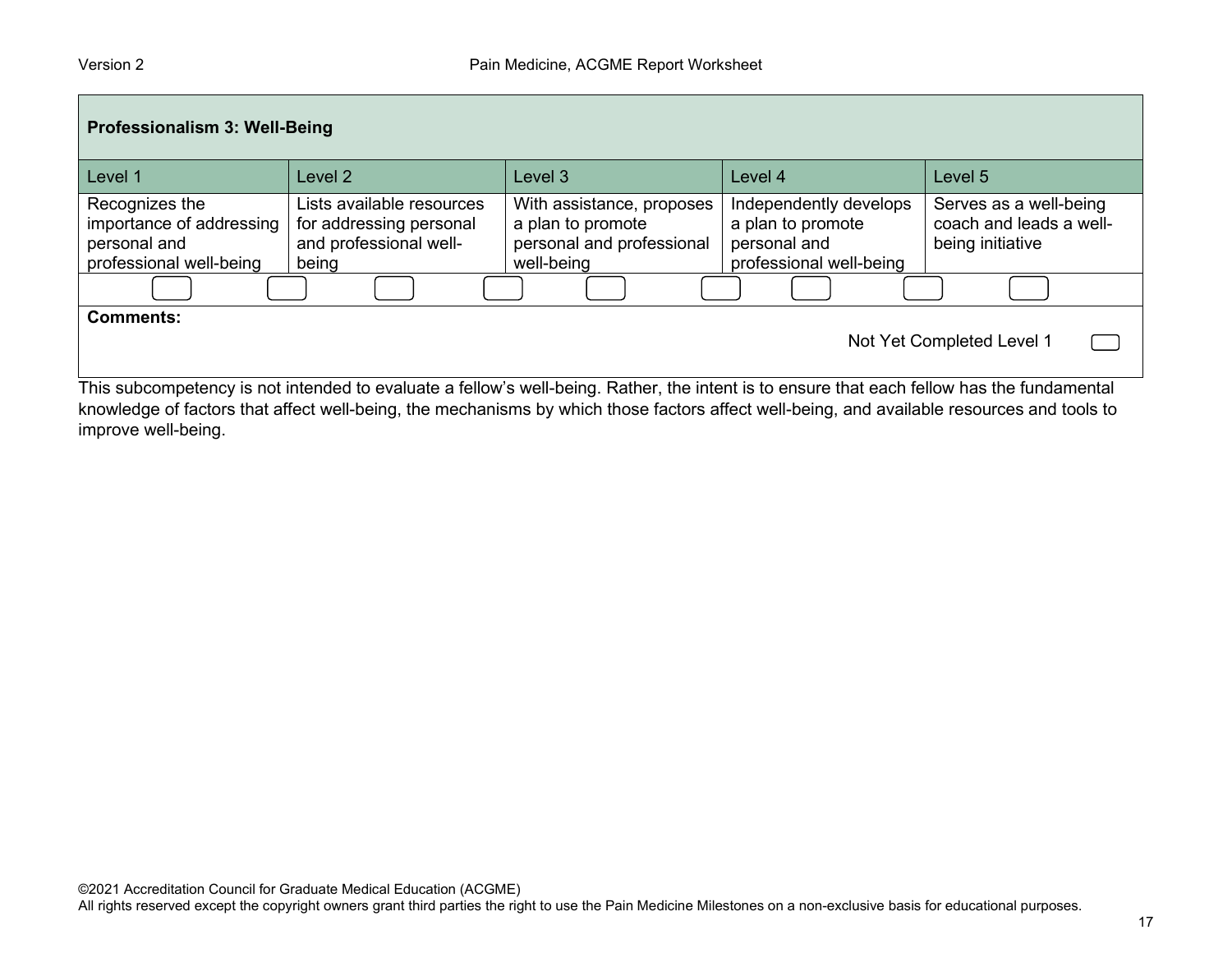| Professionalism 4: Patient-Centered Care/Cultural Competence                       |                                                                                                                   |                                                                           |                                                                    |                                                                                                                                                                                              |  |  |
|------------------------------------------------------------------------------------|-------------------------------------------------------------------------------------------------------------------|---------------------------------------------------------------------------|--------------------------------------------------------------------|----------------------------------------------------------------------------------------------------------------------------------------------------------------------------------------------|--|--|
| Level 1                                                                            | Level 2                                                                                                           | Level 3                                                                   | Level 4                                                            | Level 5                                                                                                                                                                                      |  |  |
| Recognizes the need to<br>respect the dignity of<br>patients of all<br>backgrounds | Demonstrates specific<br>elements of verbal and<br>physical communication<br>that reflect respect for<br>patients | Recognizes the impact of<br>a patient's background on<br>delivery of care | Integrates a patient's<br>background into the<br>care one provides | Serves as a role model<br>and resource for others<br>by coaching them in<br>behaviors and actions<br>that optimize the comfort,<br>dignity, and respect of<br>patients of all<br>backgrounds |  |  |
|                                                                                    |                                                                                                                   |                                                                           |                                                                    |                                                                                                                                                                                              |  |  |
| <b>Comments:</b>                                                                   |                                                                                                                   |                                                                           |                                                                    | Not Yet Completed Level 1                                                                                                                                                                    |  |  |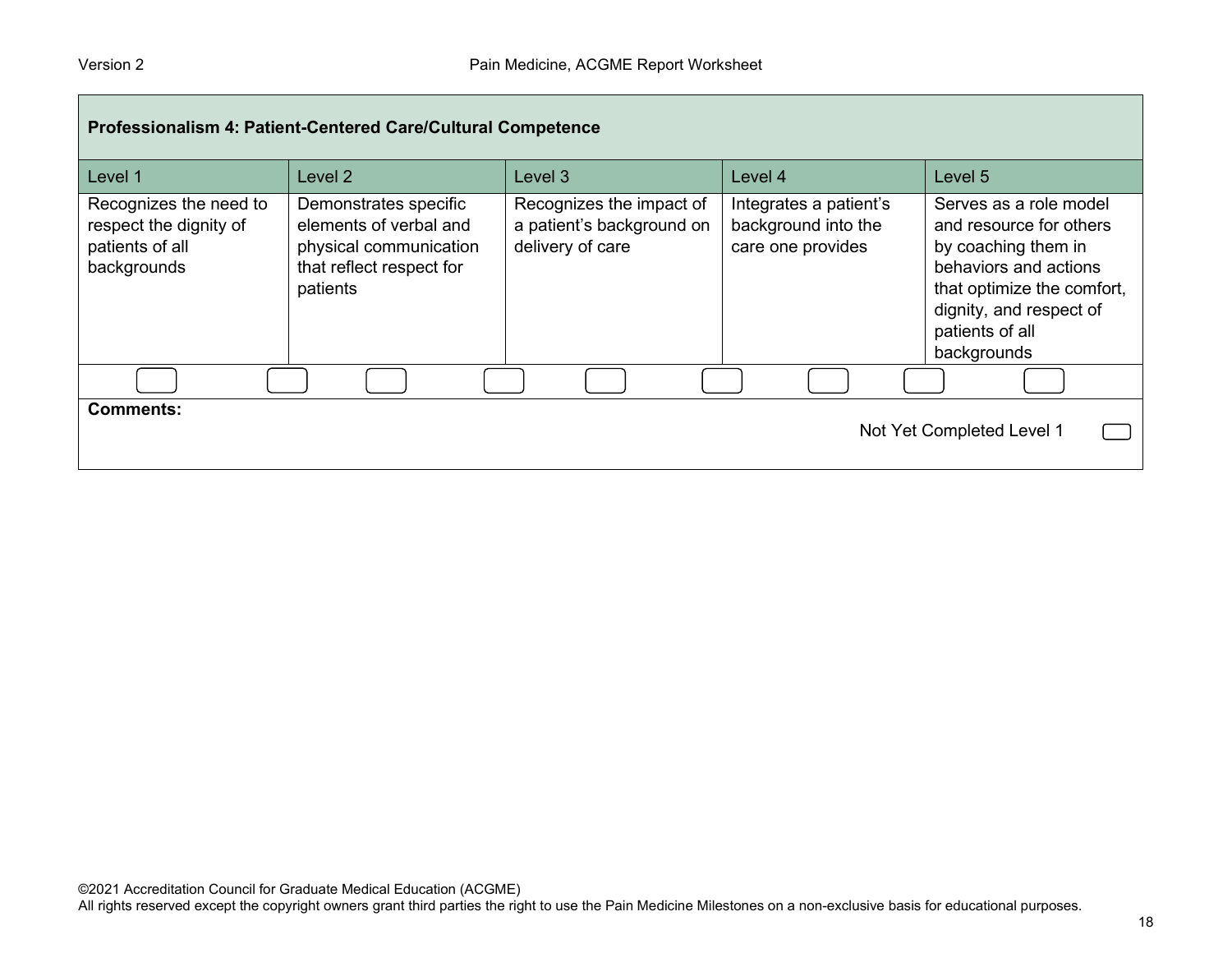| Interpersonal and Communication Skills 1: Patient- and Family-Centered Communication         |                                                                                                                                                                          |                                                                                                                                                                                             |                                                                                                                                                                                                  |                                                                                                                                                          |  |
|----------------------------------------------------------------------------------------------|--------------------------------------------------------------------------------------------------------------------------------------------------------------------------|---------------------------------------------------------------------------------------------------------------------------------------------------------------------------------------------|--------------------------------------------------------------------------------------------------------------------------------------------------------------------------------------------------|----------------------------------------------------------------------------------------------------------------------------------------------------------|--|
| Level 1                                                                                      | Level <sub>2</sub>                                                                                                                                                       | Level 3                                                                                                                                                                                     | Level 4                                                                                                                                                                                          | Level 5                                                                                                                                                  |  |
| Uses language and non-<br>verbal behavior to<br>demonstrate respect and<br>establish rapport | Establishes a therapeutic<br>relationship in<br>straightforward<br>encounters using active<br>listening and clear<br>language                                            | Establishes a therapeutic<br>relationship in challenging<br>patient encounters                                                                                                              | Easily establishes<br>therapeutic<br>relationships, with<br>attention to a<br>patient's/patient's<br>family's concerns and<br>context, regardless of<br>complexity                               | Mentors others in<br>developing positive<br>therapeutic relationships                                                                                    |  |
| Identifies common<br>barriers to effective<br>communication (e.g.,<br>language, disability)  | Identifies complex<br>barriers to effective<br>communication (e.g.,<br>health literacy, cultural<br>differences)                                                         | When prompted, reflects<br>on personal biases while<br>attempting to minimize<br>communication barriers                                                                                     | Independently<br>recognizes personal<br>biases while proactively<br>minimizing<br>communication barriers                                                                                         | Role models self-<br>awareness practice while<br>teaching a contextual<br>approach to minimize<br>communication barriers                                 |  |
| Accurately<br>communicates one's<br>own role within the<br>health care system                | Organizes and initiates<br>communication with a<br>patient/patient's family by<br>clarifying expectations<br>and verifying<br>understanding of the<br>clinical situation | With guidance, uses<br>shared decision making to<br>align a patient's/patient's<br>family's values, goals,<br>and preferences with<br>treatment options to make<br>a personalized care plan | Independently uses<br>shared decision making<br>to align a<br>patient's/patient's<br>family's values, goals,<br>and preferences with<br>treatment options to<br>make a personalized<br>care plan | Role models shared<br>decision-making in<br>patient/family<br>communication, including<br>in situations with a high<br>degree of<br>uncertainty/conflict |  |
|                                                                                              |                                                                                                                                                                          |                                                                                                                                                                                             |                                                                                                                                                                                                  |                                                                                                                                                          |  |
| <b>Comments:</b><br>Not Yet Completed Level 1                                                |                                                                                                                                                                          |                                                                                                                                                                                             |                                                                                                                                                                                                  |                                                                                                                                                          |  |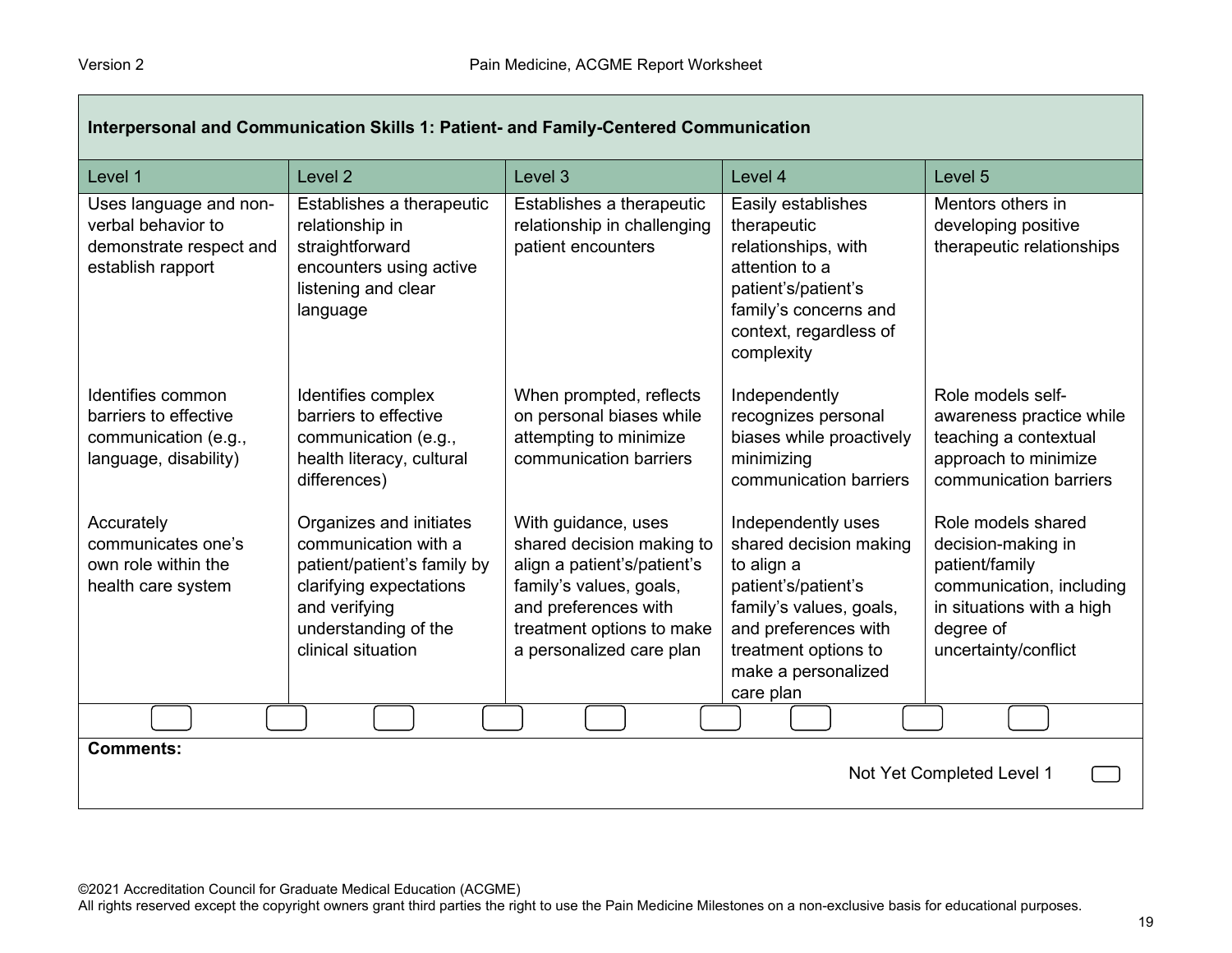| Interpersonal and Communication Skills 2: Interprofessional and Team Communication |                                                                                 |                                                              |                                                                                                                 |                                                                                                                                                 |  |
|------------------------------------------------------------------------------------|---------------------------------------------------------------------------------|--------------------------------------------------------------|-----------------------------------------------------------------------------------------------------------------|-------------------------------------------------------------------------------------------------------------------------------------------------|--|
| Level 1                                                                            | Level 2                                                                         | Level 3                                                      | Level 4                                                                                                         | Level 5                                                                                                                                         |  |
| Respectfully requests or<br>receives consultations                                 | Clearly, concisely, and<br>promptly requests or<br>responds to a consultation   | Uses closed-loop<br>communication to verify<br>understanding | Coordinates<br>recommendations from<br>different members of the<br>health care team to<br>optimize patient care | Role models flexible<br>communication strategies<br>that value input from all<br>health care team<br>members, resolving<br>conflict when needed |  |
| Uses language that<br>values all members of<br>the health care team                | Communicates<br>information effectively<br>with all health care team<br>members | Adapts communication<br>style to fit team needs              | Manages<br>communication among<br>team members in<br>complex patient<br>situations                              | Coaches others in<br>managing communication<br>among team members in<br>complex patient situations                                              |  |
| Respectfully receives                                                              | Solicits feedback on                                                            | Communicates concerns                                        | Communicates                                                                                                    | Facilitates regular health                                                                                                                      |  |
| feedback from health<br>care team members                                          | performance as a<br>member of the health care<br>team                           | and provides feedback to<br>peers and learners               | constructive feedback to<br>faculty members and<br>supervisors                                                  | care team-based<br>feedback in complex<br>situations                                                                                            |  |
|                                                                                    |                                                                                 |                                                              |                                                                                                                 |                                                                                                                                                 |  |
| <b>Comments:</b>                                                                   |                                                                                 |                                                              |                                                                                                                 | Not Yet Completed Level 1                                                                                                                       |  |